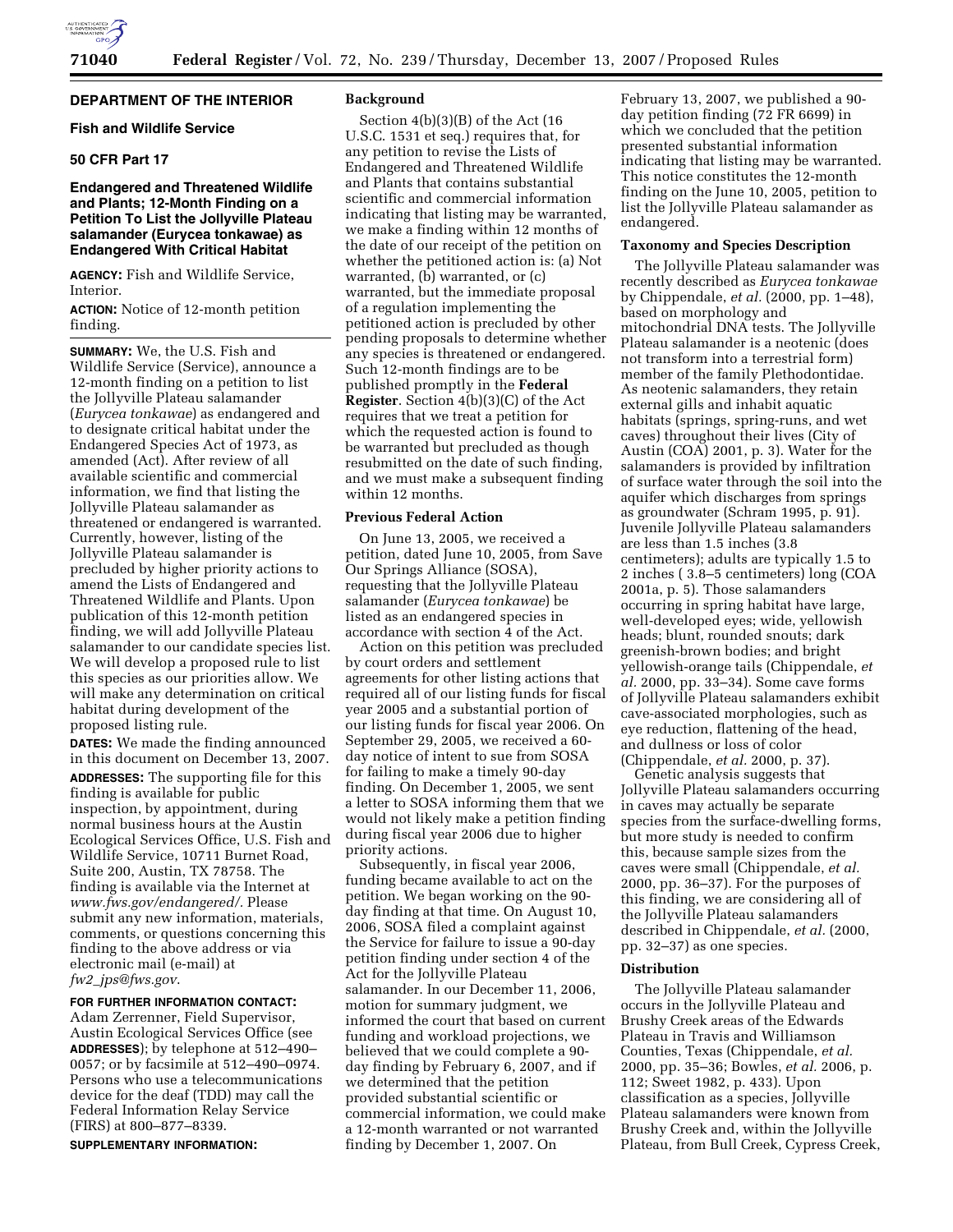Long Hollow Creek, Shoal Creek, and Walnut Creek drainages (Chippendale, *et al.* 2000, p. 36). Since it was described, the Jollyville Plateau salamander has been documented within the Lake Creek watershed (COA 2006, p. 1).

Cave dwelling Jollyville Plateau salamanders are known from 1 cave in the Cypress Creek drainage and 12 caves in the Buttercup Creek cave system in the Brushy Creek drainage (Chippendale, *et al.* 2000, p. 49; Russell 1993, p. 21; Service 1999, p. 6; HNTB 2005, p. 60). While the entrances to these caves are located within particular watersheds, the subsurface waters could move in a different direction from the surface waters. For example, dyes injected into three of the Buttercup Creek caves later surfaced at one spring (proving subsurface connection of these caves) to the south in the Long Hollow Creek drainage (Hauwert and Warton 1997, pp. 11, 13), rather than to the east where Brushy Creek flows. No further subsurface flow studies have been completed in caves inhabited by Jollyville Plateau salamanders.

#### **Habitat**

The Jollyville Plateau salamander's spring-fed tributary habitat is typically characterized by a depth of less than 1 foot (0.3 meters) of cool, well oxygenated water (COA 2001a, p. 128; Bowles, *et al.* 2006, p. 118) supplied by the underlying Edwards Aquifer (Cole, *et al.* 1995, p. 33). Jollyville Plateau salamanders are typically found near springs or seep outflows, and are thought to require constant temperatures (Sweet 1982, pp. 433–434; Bowles, *et al.* 2006, p. 117). Salamander densities are higher in pools and riffles and in areas with rubble, cobble, or boulder substrates rather than on solid bedrock (COA 2001a, p. 128; Bowles, *et al.* 2006, pp. 114–116).

Surface-dwelling Jollyville Plateau salamanders also occur in subsurface habitat within the underground aquifer (COA 2001a, p. 65; Bowles, *et al.* 2006, p. 118). While no one has physically observed these salamanders in the aquifer, there are observations that support this behavior. For example, City of Austin biologists have observed Jollyville Plateau salamanders at spring sites where the springs and associated spring runs had previously ceased flowing, particularly during the 2006 drought, and the surrounding area dried (COA 2006, pp. 5–6). Additionally, City of Austin biologists have noted low counts for small juveniles followed by high counts for large (presumably older) juveniles at several monitoring sites, indicating small juveniles spent time

within the subsurface habitat (COA 2001a, pp. 65–66).

## **Biology**

Jollyville Plateau salamander breeding events have not been observed. Eggs have also not been observed in or around springs or in spring runs, indicating egg laying and early development likely occurs in the subsurface aquifer (COA 2001a, p. 4). Bowles, *et al.* (2006, p. 114) observed gravid females (those with eggs visible through the abdominal wall) between November and February and noted the number of juvenile salamanders was higher from March to August. In an effort to learn more about the reproductive biology of Jollyville Plateau salamander, the City of Austin collected salamanders from the wild to start a captive breeding program (COA 2006, pp. 17–18).

*Eurycea* species in Texas have been found to eat a variety of benthic macroinvertebrates (insects in their larval stage that are found at the bottom of a body of water), such as amphipods and chironomid larvae (midges) (COA 2001a, pp. 5–6). These small invertebrates are also dependant on aquatic habitats for their survival (Price, *et al.* 1999, p. 2).

# **Summary of Factors Affecting the Species**

Section 4 of the Act (16 U.S.C. 1533) and the implementing regulations at 50 CFR 424 set forth procedures for adding species to the Federal List of Endangered and Threatened Wildlife. In making this finding, we summarize below information regarding the status and threats to this species in relation to the five factors in section 4(a)(1) of the Act. In making our 12-month finding, we considered all scientific and commercial information in our files, including information received during the comment period that ended April 16, 2006 (72 FR 6699).

This status review found threats to the Jollyville Plateau salamander related to Factors A, C, and D. The primary threat to the species is from habitat modification (Factor A) in the form of declining water quality due to the effects of current and future urban development. Other less significant threats to the species' habitat include declining water quantity in groundwater aquifers that support spring flows, direct habitat alterations from human disturbance, and habitat modification from nonnative feral pig activity. Some threats exist from predation by fish and infections of chytrid fungus on salamander appendages (Factor C), but neither of these threats appears to result

in a substantial negative response by the species overall. In addition, State regulations and local ordinances intended to protect water quality integrity are not currently adequate to prevent habitat degradation in the aquatic environments occupied by the salamander (Factor D).

# *Factor A. The Present or Threatened Destruction, Modification, or Curtailment of the Species' Habitat or Range*

Habitat modification, in the form of degraded water quality, is the primary threat to the Jollyville Plateau salamander. The range of the salamander is largely within the urban environment of the Austin, Texas, metropolitan area (Cole 1995, p. 28; COA 2006, pp. 45–50). Urban development upstream of salamander habitat provides sources of various pollutants from construction and maintenance of residential and commercial structures and associated roads and pipelines. These sources contribute pollutants such as sediments, fertilizers, pesticides, and petroleum products into salamander habitat. During rainstorms, water runs off these urban areas, mobilizing and transporting pollutants into the aquatic habitat of the Jollyville Plateau salamander decreasing water quality. Degraded water quality has been linked to deformities in salamanders in some locations (COA 2006, p. 26) and declines in abundance and lower densities of salamanders in some locations with developed watersheds, compared to areas that are undeveloped.

Water quality degradation in salamander habitat has been cited as a substantial concern in several studies (Chippendale, *et al.* 2000, p. 36; Bowles, *et al.* 2006, pp. 118–119; COA 2006, pp. 45–50). The majority of the discussion under factor A will focus on evaluating the nature and extent of decreased water quality and its correlation to the level of urban development, the primary source of this threat. Additionally, we will address the possible threat due to declining water quantity (loss of spring flows) in Jollyville Plateau salamander habitat. Although lack of water quantity is a concern, there is not sufficient information currently available to determine how significant the threat to the salamander from spring flow losses may be, other than this threat likely exacerbates threats from degraded water quality. Other minor threats to habitat include direct alteration from human disturbance and activities by non-native feral hogs *(Sus scrofa).*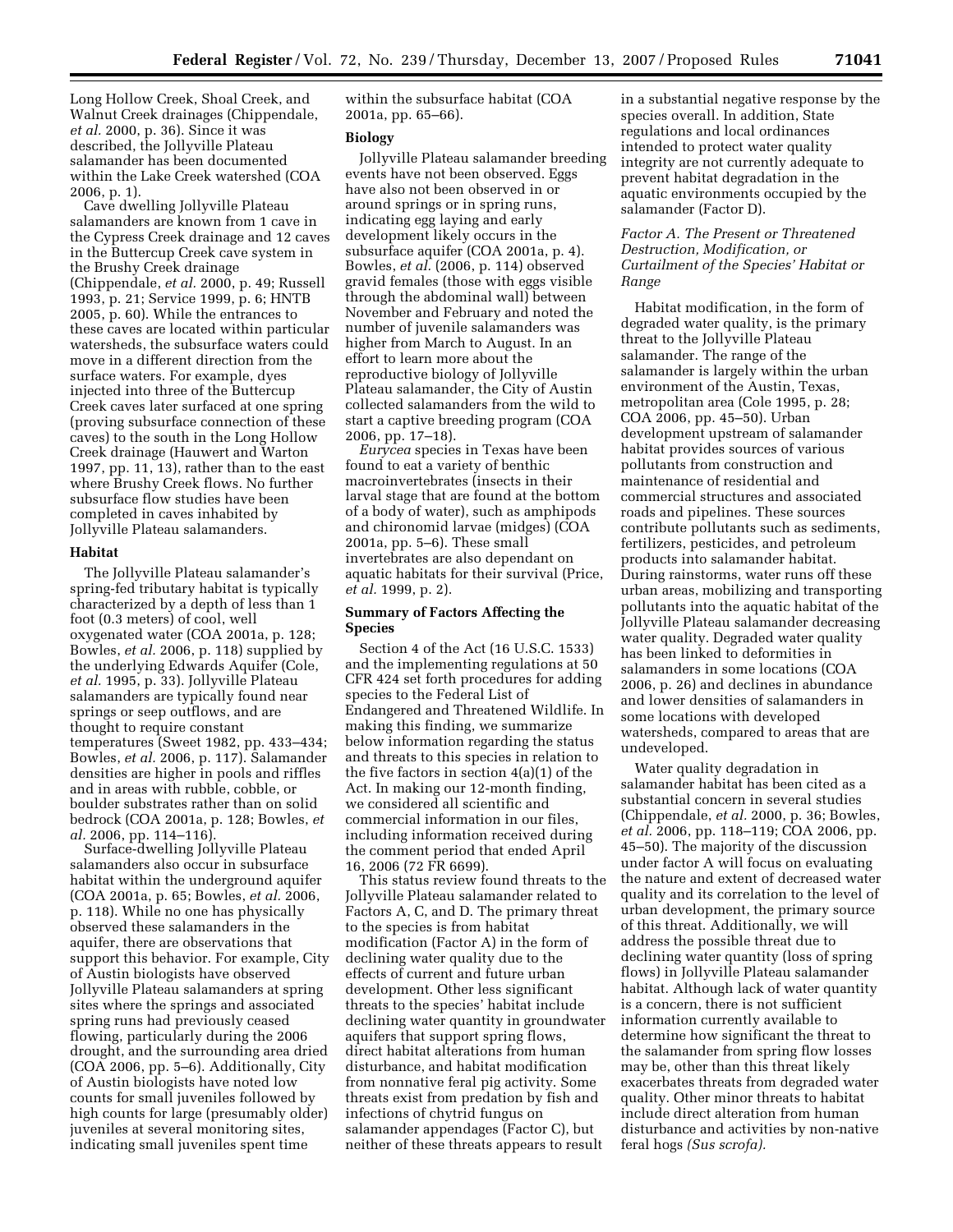#### **City of Austin Monitoring Data**

We relied heavily on data provided by the City of Austin in this status review of the Jollyville Plateau salamander. The City of Austin has been monitoring this species' abundance at many locations since 1996. At the same time, the City of Austin has been measuring various water quality and flow parameters within the salamander's habitats. In June 2001, they published a comprehensive report of the initial results of their monitoring efforts between 1996 and 1999 (COA 2001a). The City of Austin continued to collect information on the Jollyville Plateau salamander and its habitat and produced other interim reports. Following publication of our 90-day finding for the salamander, the City of Austin completed a report that summarized monitoring efforts from 1996 through 2006 (COA 2006).

We particularly focused on the results of the data collected by the City of Austin on salamander abundance and water quality at long-term monitoring sites. We found this dataset robust in evaluating the abundance of salamanders based on visual counts at nine locations representative of the salamander's range. Overall, the dataset contained 357 independent counts of salamanders between December 1996 and January 2007 (10 years). The results show that 4 of the 9 sites had statistically significant declines in salamander abundance over the last 10 years (COA 2006, p. 4). The average number of salamanders counted at these 4 sites declined from 27 salamanders counted during surveys from 1996 to 1999 to an average of 4 salamanders counted during surveys from 2004 to 2007. The City reports that these declines are related to degraded water quality from urban development in the contributing watersheds of the monitoring sites (COA 2006, p. 48). Quantifying the nature and extent of the impacts from urban development was a key part of this status review because it characterizes the extent and magnitude of the primary threats to Jollyville Plateau salamander.

#### *Source of Water*

Jollyville Plateau salamanders are dependent upon a constant supply of clean water from the northern segment of the Edwards Aquifer (COA 2001a, p. 3). This segment of the Edwards Aquifer extends from the Colorado River in Travis County north to the Lampasas River in southern Bell County (TWD 2003, p. 3). Water quality at springs that provide habitat for Jollyville Plateau salamanders is influenced by both

groundwater and surface water interdependently. Surface water can directly supply water to salamander habitats during storm water runoff and also serves as the source for recharge to groundwater aquifers that later discharge to the surface through springs. The northern segment of the Edwards Aquifer where these salamanders occur is not well-studied compared to other parts of the Edwards Aquifer (TWDB (Texas Water Development Board) 2003, p. 1) and, therefore, the recharge areas and flow paths have not been thoroughly described.

Groundwater recharge in the Jollyville Plateau area is described as occurring primarily by filtration of water through the surface soils (rather than through larger, more direct faults and fissures as in other segments of the Edwards Aquifer) (Schram 1995, p. 91). This recharge mechanism was predicted to result in urbanization impacts to water quality over long-term periods (as opposed to short-term responses as in other segments of the Edwards Aquifer), depending on the extent and type of development patterns that occur in the area (Schram 1995, p. 91). Our analysis of threats to habitat focuses on the status of urban development and, therefore, the potential sources for pollutants, in the surface watersheds that drain into stream segments where salamanders occur. The base flow issuing from springs in these stream segments (that is, the portion of stream flow not directly resulting from storm water runoff) is supported by aquiferdependent spring flows. Groundwater in this area can move in directions independent of surface water flows (Hauwert and Warton 1997, pp. 11, 13). Although specific aquifer sources and recharge areas for the groundwater are not well documented, information available has shown that both groundwater (based on analysis of water from immediate spring discharge) (COA 2001a, pp. 54–56) and surface water (based on observations of increased sedimentation) (COA 2006, pp. 37, 45– 47) are affected by urban development.

#### **Urban Development as a Source of Pollutants**

The range of the Jollyville Plateau salamander is limited to northwest Travis County and southwest Williamson County, Texas, an area of rapid human population growth. For example, the population of the City of Austin grew from 251,808 people in 1970 to 656,562 people in 2000. By 2007, the population had grown to 735,088 people (COA 2007a, p. 1). This represents a 192 percent increase over the 37-year period. Within the range of

the areas that contribute storm water runoff to salamander habitats, urban development has included residential and commercial structures, golf courses, and the associated roads and utility pipelines (Cole 1995, p. 28; COA 2001a, pp.10–12).

As development increases (see Extent of Development in the Foreseeable Future below) more opportunities exist for the chronic, long-term introduction of non-point source pollutants into the environments. For example, the ongoing application of pesticides and fertilizers to lawns is a constant source of pollutants (Menzer and Nelson 1980, pp. 663, 637–652). Petroleum products are also inherent components of urban environments from automobile operation and maintenance (Van Metre, *et al.* 2000, p. 4069). During rain events, these chemical pollutants, which accumulate in soils and on impervious surfaces (such as roofs, parking lots, and roads) during dry periods, are transported by water downstream into areas where salamanders occur. This process can occur either through direct surface water runoff or through infiltration into groundwater that later discharges through springs (Schram 1995, p. 91). Elevated mobilization of sediment (soils of sand, silt, or clay) also occurs as a result of increased velocity of water running off impervious surfaces in the urban environment (Schram 1995, p. 88; Arnold and Gibbons 1996, pp. 244–245). Increased rates of storm water runoff causes erosion by scouring in headwater areas and sediment deposition in downstream channels (Booth 1991, pp. 93, 102–105; Schram 1995, p. 88).

Acute short-term increases in pollutants, particularly sediments, can occur during construction of new development. When vegetation is removed and rain falls on unprotected soils, large discharges of suspended sediments result and can have immediate effects of increased sedimentation in downstream drainage channels (Schueler 1987, p. 1.4; COA 2003, p. 24).

A number of point-sources of pollutants exist in the range of the salamander and result in accidental discharges from utility structures such as storage tanks or pipelines (particularly gas and sewer lines). Leaking underground storage tanks have been documented as a problem within the salamander's range (COA 2001a, p. 16). Sewage spills from pipelines have been documented in watersheds supporting the salamander (COA 2001a, pp. 16, 21, 74). As an example, during this status review, a sewage line overflowed an estimated 50,000 gallons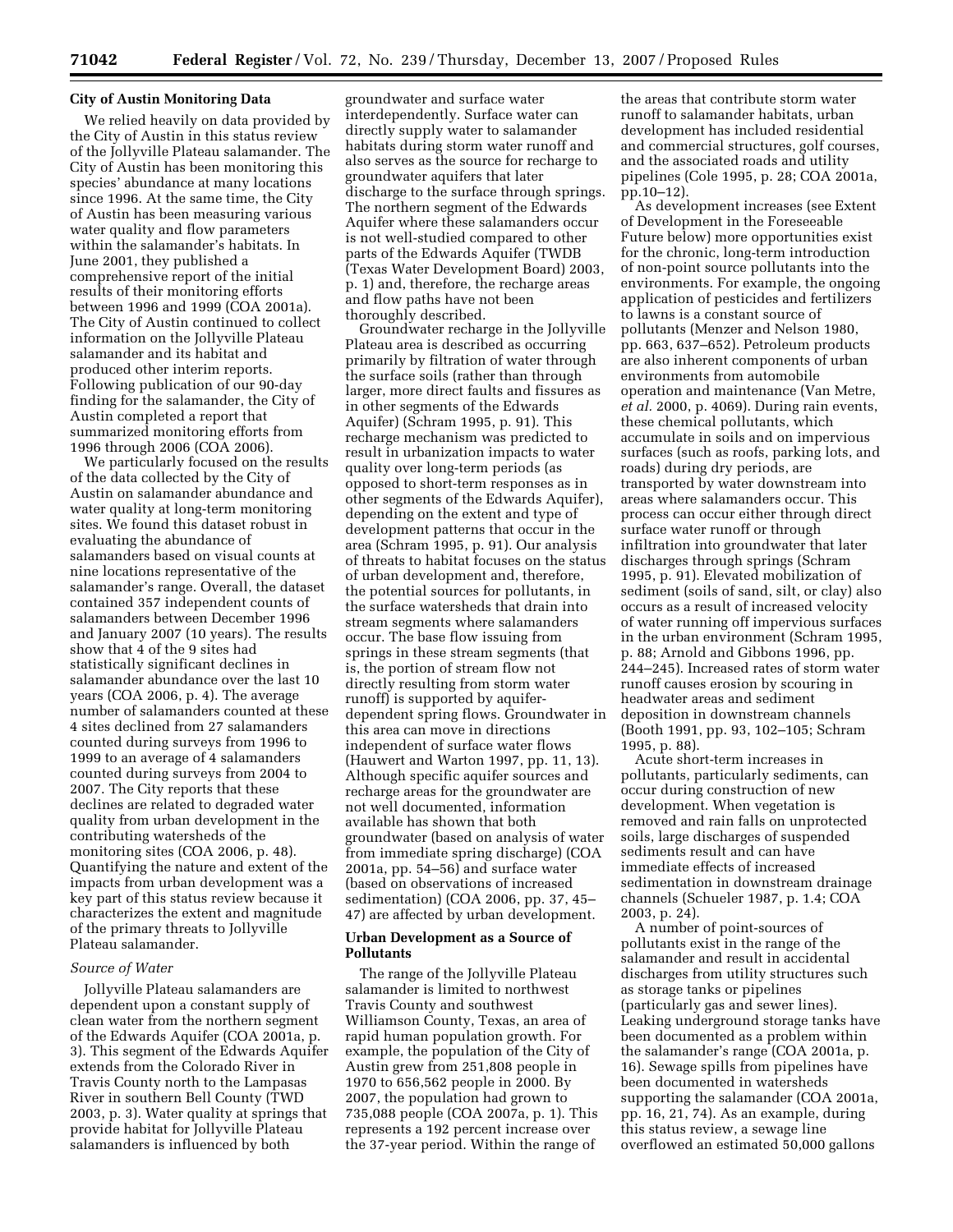(190,000 liters) of raw sewage into the Stillhouse Hollow drainage area of Bull Creek (COA 2007b, pp. 1–3). The location of the spill was a short distance downstream of currently known salamander locations, and no salamanders were thought to be affected.

## **Water Quality Degradation and Jollyville Plateau Salamander Responses**

As early as 1995, water quality deterioration, including increases in nutrient levels as a product of urban development, was cited for the Bull Creek watershed, where half of the drainage areas with Jollyville Plateau salamanders occur (Schram 1995, p. 87). The pollutants considered most problematic in Jollyville Plateau salamander habitats (discussed in more detail below) include sediments, ions (such as chlorides and sulfates) and dissolved solids (as measured by conductivity), nutrients (particularly nitrates and ammonia), and petroleum compounds (primarily polycylic aromatic hydrocarbons). Other pollutants such as heavy metals are also possible sources causing water quality degradation from urban runoff, but have not been documented as elevated in the salamander's habitat.

Amphibians, especially their eggs and larvae (which are usually restricted to a small area within an aquatic environment), are sensitive to many different aquatic pollutants (Harfenist, *et al.* 1989, pp. 4–57). Contaminants found in aquatic pollutants may interfere with a salamander's ability to develop, grow, or reproduce (Burton and Ingersoll 1994, pp. 120, 125). In addition, macroinvertebrates, such as small freshwater crustaceans, that the Jollyville Plateau salamander feeds on are especially sensitive to water pollution (Phipps, *et al.* 1995, p. 282; Miller, *et al.* 2007, p. 74). Studies in the Bull Creek watershed found a loss of some sensitive macroinvertebrate species, potentially due to nutrient enrichment and sediment accumulation (COA 2001b, p. 15).

Excess sedimentation is a form of water pollution found in Jollyville Plateau salamander habitats (COA 2006, p. 46). Sediments are mixtures of silt, sand, clay, and organic debris that are washed into streams or aquifers during storm events either as deposited sediment layers or suspended sediments (Ford and Williams 1989, p. 537; Mahler and Lynch 1999, p. 13). Sediment derived from soil erosion has been cited by Menzer and Nelson (1980, p. 632) as the greatest single source of pollution of surface waters by volume. Due to high

organic carbon content, sediments eroded from contaminated soil surfaces can concentrate and transport contaminants (Mahler and Lynch 1999, p. 1). Sediment can affect aquatic organisms in a number of ways. Sediments suspended in water can clog gill structures, which impairs breathing of aquatic organisms, and can reduce their ability to avoid predators or locate food sources due to decreased visibility (Schueler 1987, p. 1.5).

Excessive deposition of sediment in streams will physically reduce the amount of available habitat and protective cover for aquatic organisms, by filling in the interstitial spaces of the larger substrates (such as gravel and rocks) surrounding the spring outlets that offer protective cover and an abundant supply of well-oxygenated water for respiration. As an example, a California study found that densities of two salamander species were significantly lower in streams that experienced a large infusion of sediment from road construction after a storm event. The vulnerability of the salamander species in this California study was attributed to their reliance on interstitial spaces in the streambed habitats (Welsh and Ollivier 1998, p. 1,128). The loss of interstitial spaces in stream substrates can be measured as the percent embeddedness. Embeddedness reflects the degree to which rocks (which provide cover for salamanders) are surrounded or covered by fine sediment. Increased sedimentation from urban development is a major water quality threat to the Jollyville Plateau salamander because it fills interstitial spaces and eliminates resting places and also reduces habitat of its prey base (small aquatic invertebrates) (COA 2006, p. 34).

Excess sedimentation may have contributed to declines in Jollyville Plateau salamander populations in the past. The City of Austin monitoring found that, as sediment deposition increased at several monitoring sites, salamander abundances significantly decreased (COA 2001a, pp. 101, 126). As an example, the City of Austin found that sediment deposition and embeddedness estimates have increased significantly along one of the long-term monitoring sites as a result of recent construction activities upstream (COA 2006, p. 34). This site has had significant declines in salamander abundance, based on 10 years of monitoring, and the City of Austin attributes this decline to the increases in sedimentation (COA 2006, pp. 34–35). The location of this monitoring site is within a large preserved tract. However, the headwaters of this drainage are

outside the preserve and the development in this area increased sedimentation downstream and impacted salamander habitats.

One practical measure of water quality in freshwater springs, such as those where the Jollyville Plateau salamanders occur, is conductivity. Conductivity is a measure of the electrical conductivity in water and is used to approximate salinity in terrestrial and aquatic environments. Water salinity reflects the concentration of dissolved inorganic solids (that is, salts such as chlorides or sulfates) in water that can affect the internal water balance in aquatic organisms. As ion concentrations such as chlorides, sodium, sulfates, and nitrates rise, conductivity will increase. These compounds are the chemical products, or byproducts, of many common pollutants that originate from urban environments as fertilizers and pesticides (Menzer and Nelson 1980, p. 633).

Conductivity measurements by the City of Austin between 1997 and 2006 found that conductivity measurements averaged between 550 and 650 µS/cm (microsiemens per centimeter) at rural springs with low or no development and averaged between 900 and 1000 µS/cm at monitoring sites in watersheds with urban development (COA 2006, p. 37). These results indicate that developed watersheds contribute to higher levels of water pollution in habitats of the Jollyville Plateau salamander.

High conductivity has been associated with declining salamander abundance. For example, 3 of the 4 sites with statistically significantly declining salamander abundance over the last 10 years are cited as having high conductivity readings (COA 2006, p. 37). Similar correlations were shown in studies comparing developed and undeveloped sites from 1996 to 1998 (Bowles, *et al.* 2006, pp. 117–118). This analysis found significantly lower numbers of salamanders and significantly higher measures of specific conductance at developed sites as compared to undeveloped sites (Bowles, *et al.* 2006, pp. 117–118). However, developed sites also had a higher proportion of bedrock substrate, which is not used by salamanders and may have also contributed to the results of lower salamanders in this study. Poor water quality, as measured by high specific conductance and elevated levels of ion concentrations, is cited as one of the likely factors leading to the statistically significant declines in salamander abundance at City of Austin long-term monitoring sites (COA 2006, p. 46).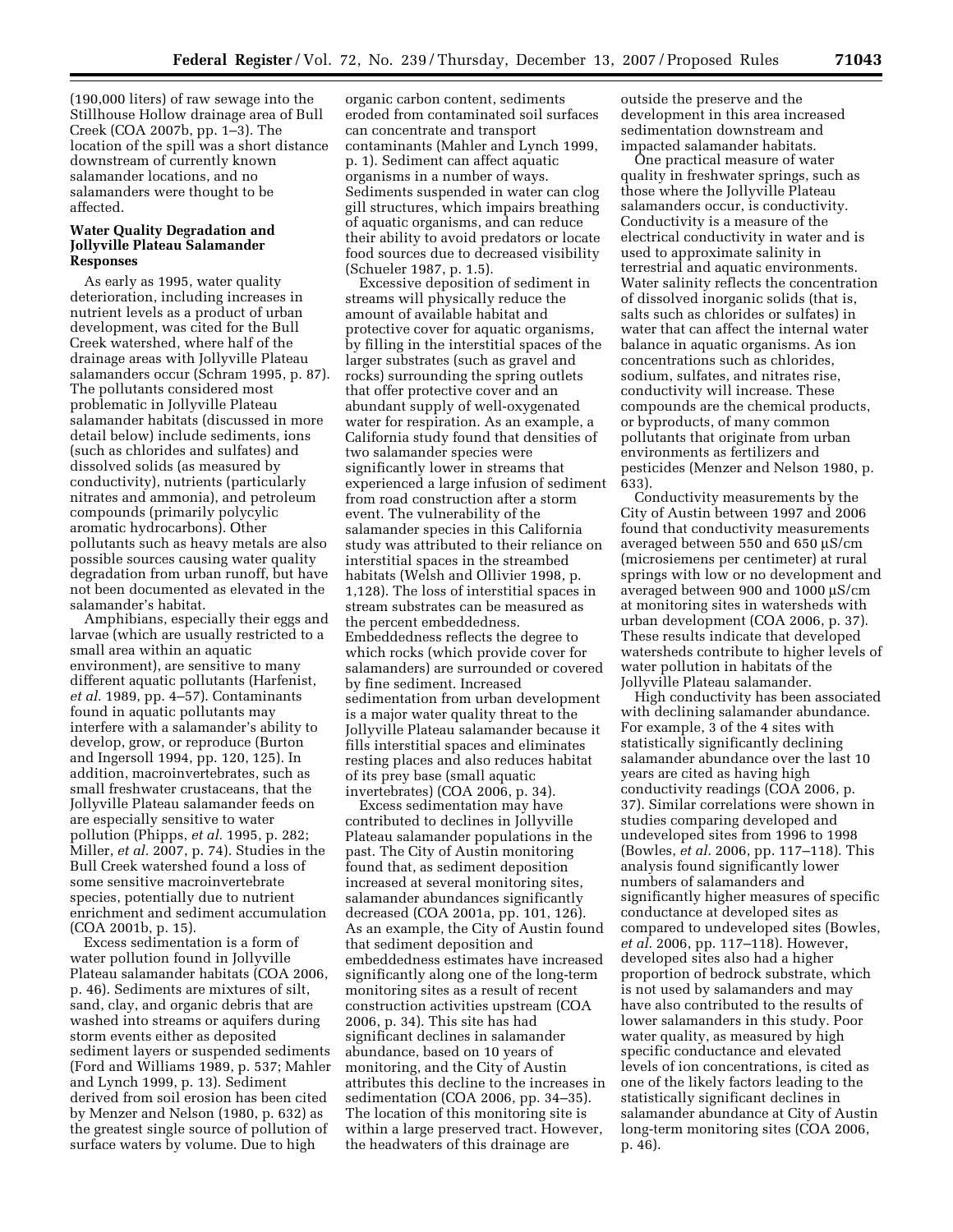Excessive nutrient input to Jollyville Plateau salamander habitat is another form of pollution. Sources of nutrients (which are elements or compounds, such as phosphorus or nitrogen, that fuel abnormally high organic growth in aquatic ecosystems) in water include human and animal wastes, municipal sewage treatment systems, decaying plant material, and fertilizers used on croplands (Garner and Mahler, p. 29). Excessive nutrient levels typically cause algal blooms that ultimately die back and cause progressive decreases in dissolved oxygen concentration in the water from decomposition (Schueler 1987, pp. 1.5–1.6). Increased nitrate levels, which are often associated with fertilizer use, have been known to affect amphibians by altering feeding activity and by causing disequilibrium and physical abnormalities (Marco, *et al.*  1999, p. 2837). Elevated nutrient levels, particularly nitrogen in the forms of nitrates and ammonia, have been documented by the City of Austin in both surface water (COA 2006, p. 37) and groundwater (COA 2001a, pp. 54– 56) at several salamander locations with high levels of development.

Water quality monitoring in streams occupied by the Jollyville Plateau salamander has shown that, overall, streams with developed watersheds have statistically significant higher levels of pollutants compared with rural watersheds (COA 2001a, p. 59). The City of Austin defines rural sites as streams draining watersheds with less than 10 percent impervious cover (impervious cover defined below in the Current Impervious Cover Analysis section); developed sites had impervious cover greater than 10 percent (COA 2001a, p. 12). Similar analysis of samples from seven springs also found water quality measures of pollutants in groundwater significantly higher in developed sites compared to rural sites (COA 2001a, pp. 54–56). Developed tributary streams also experienced significantly lower mean adult and juvenile Jollyville Plateau salamander abundances per square meter of wetted surface when compared to undeveloped tributary streams (COA 2001a, p. 99).

An assessment of water quality trends also found that measures of sodium had significant increases between 1997 and 2006 at one site and significant increases in conductivity measurements at three other sites (COA 2006, p. 29). The drainage areas to each of these sites have high levels of urban development (COA 2001a, pp. 29–33; COA 2006, pp. 3, 46).

Poor water quality, particularly elevated nitrates, may also be a cause of morphological deformities in individual

Jollyville Plateau salamanders. The City of Austin has documented very high levels of nitrates (averaging over 6 mg/ L with some samples exceeding 10 mg/ L) and high conductivity at two monitoring sites in the Stillhouse Hollow drainage area (COA 2006, pp. 26, 37). For comparison, nitrate levels in undeveloped Edwards Aquifer springs (watersheds without high levels of urbanization) are typically close to 1 mg/L (milligram per liter) (COA 2006, p. 26). Salamanders observed at the Stillhouse Hollow monitoring sites have shown high incidences of deformities, such as curved spines, missing eyes, missing limbs or digits, and eye injuries (COA 2006, p. 26). The Stillhouse Hollow location was also cited as having the highest observation of dead salamanders (COA 2001a, p. 88). Although no statistical correlations were found between the number of deformities and nitrate concentrations (COA 2006, p. 26), environmental toxins are the suspected cause of salamander deformities (COA 2006, p. 25). Nitrate toxicity studies have indicated that salamanders and other amphibians are sensitive to these pollutants (Marco, *et al.* 1999, p. 2837).

In an effort to reduce the high nitrate levels within the Stillhouse Hollow drainage, City of Austin staff have been working with community residents upstream of Stillhouse Hollow and Barrow Springs in efforts to improve water quality at the spring (COA 2007c, p. 38). The goal of the conservation program, which started in 2001, is to educate more than 250 residents on environmentally appropriate fertilizer use. While the program has resulted in changes to fertilizer use in the targeted community, there have been no changes in water quality detected to date as a result of these efforts (COA 2007c, p. 40).

Polycyclic aromatic hydrocarbons (PAHs) are another form of aquatic pollution that may be affecting Jollyville Plateau salamanders, their habitat, or their prey. PAHs can originate from petroleum products, such as oil or grease, or from atmospheric deposition from the byproducts of combustion (for example, vehicular combustion). These pollutants are widespread and can contaminate water supplies through sewage effluents, urban and highway runoff, and chronic leakage or acute spills of petroleum and petroleum products (Van Metre, *et al.* 2000, p. 4067, Albers 2003, p. 345). Petroleum and petroleum byproducts can adversely affect living organisms by causing direct toxic action, altering water chemistry, reducing light, and decreasing food availability (Albers

2003, p. 349). PAH exposure can cause impaired reproduction, reduced growth and development, and tumors or cancer in species of amphibians, reptiles, and other organisms (Albers 2003, p. 354). PAHs are also known to cause death, reduced survival, altered physiological function, inhibited reproduction, and changes in species populations and community composition of freshwater invertebrates (Albers 2003, p. 352).

Limited sampling by the City of Austin has detected PAHs at concentrations of concern at three sites in the range of the Jollyville Plateau salamander. Most notable, were the elevated levels of nine different PAH compounds at the Spicewood Springs site in the Shoal Creek drainage area (COA 2005, pp. 16–17). This is also one of the sites where salamanders have shown a significant decline in abundance during the City of Austin long-term monitoring studies (COA 2006, p. 47).

In summary, the best available information indicates that habitat destruction, in the form of water quality degradation, is occurring in the majority of the range of the Jollyville Plateau salamander, as evidenced by elevated levels of sedimentation, ions, nutrients, and PAHs documented in salamander habitats. The primary threat from water quality stressors is, therefore, at a significant level of exposure and is imminent because detrimental effects are already being manifested. Probable negative responses by Jollyville Plateau salamanders to habitat degradation from water quality declines include mortalities and deformities of individual salamanders at several sites and significant declines in abundance at four monitoring sites over the last 10 years. In addition, sedimentation results in physical loss of available habitat and changes macroinvertebrate communities, which are the prey (food sources) for the salamander. These habitat modifications are most likely the result of urban development in the drainage areas where salamanders occur. Overall, the information available provides compelling evidence that urban development has led to decreases in water quality caused by higher levels of aquatic pollutants and increased sedimentation in habitats of Jollyville Plateau salamanders. Such habitat destruction or modification (in the form of decreased water quality) has shown to significantly lower salamander abundance.

### **Extent of Existing and Future Development**

We used two quantitative measures to assess the extent of urban development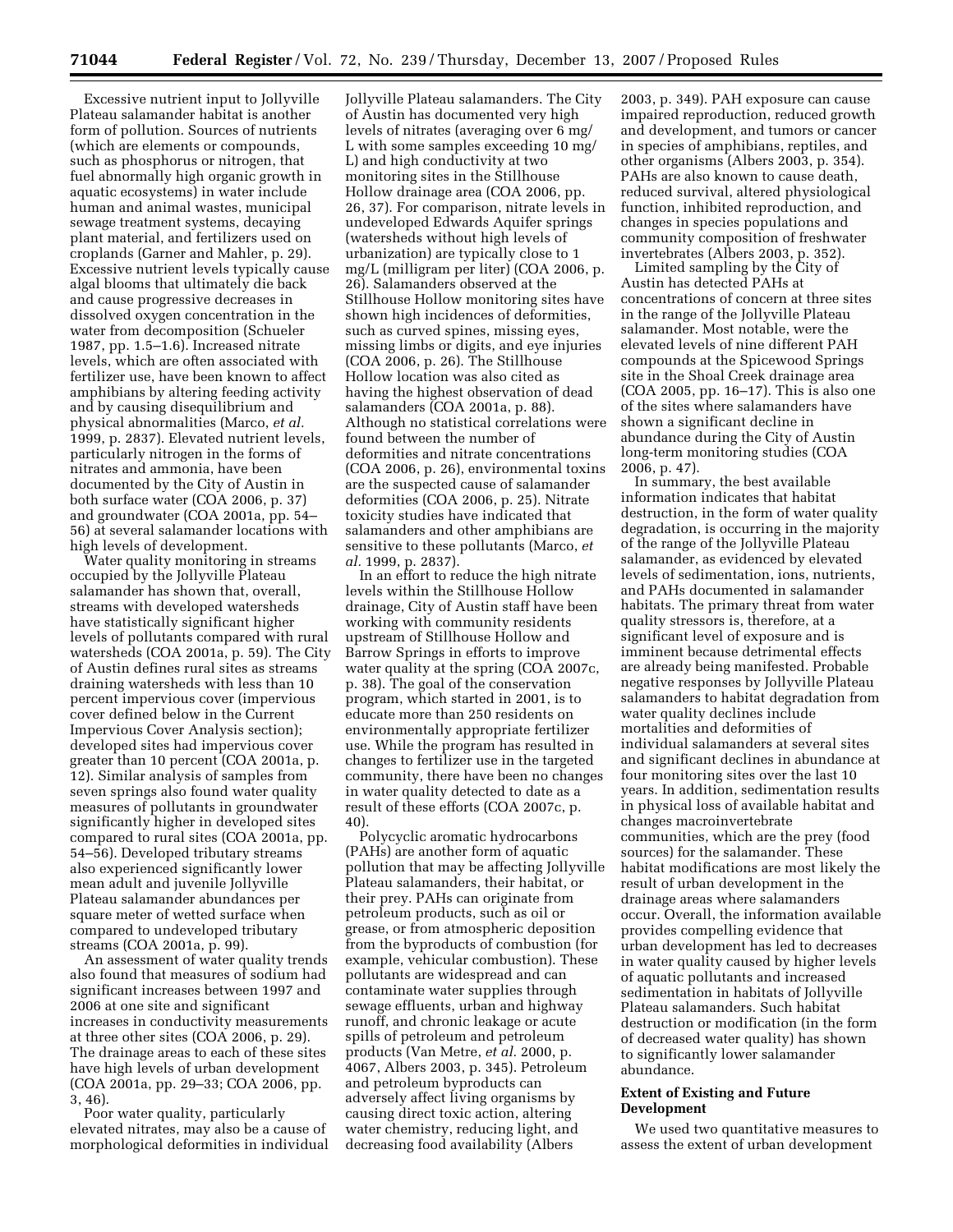within areas draining to stream segments where Jollyville Plateau salamanders are known to occur. This analysis provided a tool for assessing the scope (geographic extent), immediacy (potential future effects), and the intensity (strength of stressor) of the habitat stressors that originate from urban development (the source of water quality threats). For this status review, we assumed that, as the amount of urban development increases, as quantified by these two measurements, the extent (that is the scope, immediacy, and intensity) of the source of water quality threats also increases.

The first measure is the estimated percent of impervious cover and the second is the overall percent of land area that is currently developed, undeveloped, or open space (these terms are defined below). Impervious cover is any surface material, such as roads, rooftops, sidewalks, patios, paved surfaces, or compacted soil, that prevents water from filtering into the soil (Arnold and Gibbons 1996, p. 244). Developed areas are land tracts that have structures already built on the property including, for example, tracts with land use designations of residential, commercial, industrial, civic (public), utilities, and roads. Undeveloped tracts were those that have not been dedicated as open space, and have not yet had any construction on the land. Open space includes lands set aside for either low-use recreation (some recreational parks are included) or as wildlife preserves.

To calculate impervious cover and land use, the City of Austin delineated the surface drainage area flowing into 20 distinct stream segments with all currently known salamander localities. Then, for each of these drainage areas, they calculated the percent of impervious cover using the area of the building and transportation footprints. For the land use calculations, they determined which parcels fell into each of 15 categories (Single-Family Residential, Mobile Home, Large-Lot Single-Family Residential, Multi-Family Residential, Commercial, Office, Industrial, Civic, Open Space, Golf Course, Transportation, Streets and Roads, Utilities, Undeveloped, and Water) based upon land usages. We summarized these data by calculating the total area of the parcels designated as ''undeveloped'' and ''open space'' and adding all the other categories together, with the exception of ''water'', to create our ''developed'' category. ''Water'' was only found in one polygon in the Walnut Creek watershed and was not added to any land use category.

*Current Impervious Cover Analysis*. We evaluated the current (2006 and 2007) levels of impervious cover in the areas that drain to salamander locations, which include undeveloped tracts and open spaces in the calculation. Once natural vegetation in a watershed is replaced with impervious cover, rainfall is converted to surface runoff instead of filtering through the ground (Schueler 1991, p. 114). Citing a number of other studies, Bowles, *et al.* (2006, p. 111) state that impervious cover in watersheds elevates the frequency and intensity of storm flows (water draining watersheds immediately following rain events) and reduces baseflow (flows from spring flows not directly influenced by rain events) in receiving streams, increases erosion and down cutting (lowering the elevation of stream channels by moving substrates downstream), and contributes nutrient and toxic pollutant loads. Also, Schueler (1994, p. 104) found that sites receiving runoff from high impervious cover drainage areas had sensitive aquatic macroinvertebrate species replaced by species more tolerant of pollution and hydrologic stress (high rate of changes in discharges over short periods of time).

Various levels of impervious cover within watersheds have been cited as having detrimental effects to water quality within streams. The threshold of measurable degradation of stream habitat and loss of biotic integrity consistently occurs with 6 to 15 percent impervious cover in contributing watersheds (Bowles, *et al.* 2006, p. 111; Miller, *et al.* 2007, p. 74). A review of relevant literature by Schueler (1994, p. 100–102) indicates that stream degradation occurs at impervious cover of 10 to 20 percent, a sharp drop in habitat quality is found at 10 to 15 percent impervious cover, and watersheds above 15 percent are consistently classified as poor, relative to biological condition. Schueler (1994, p. 102) also concluded that even when water quality protection practices are widely applied, 35 to 60 percent impervious cover exceeds a threshold beyond which we cannot maintain predevelopment water quality.

The 20 drainage areas within the range of the Jollyville Plateau salamander have impervious cover estimates ranging from 0 percent to 45 percent. For the purposes of our analysis, we categorized each of the 20 drainage areas (based on overall drainage areas, which incorporate undeveloped tracts and open spaces) as either low (less than 6 percent impervious cover), moderate (between 6 and 15 percent impervious cover), high

(between 16 and 34 percent impervious cover), or very high (35 percent impervious cover or greater) to assess the intensity of development. Five of the areas had overall low levels of impervious cover (less than six percent). Eight areas had moderate levels of impervious cover (6 to 15 percent). Five areas had high levels of impervious cover (16 to 34 percent). Two drainage areas had very high levels of impervious cover (35 percent or greater). We expect the levels of impervious cover to increase as undeveloped areas are developed in the future (discussed in more detail below in the Extent of Development in the Foreseeable Future section). In summary, based on the best available information we found that 15 of the 20 drainage areas evaluated have levels of impervious cover (greater than 5 percent) that may be detrimental to salamander habitats. Therefore, the Jollyville Plateau salamander has a significant level of exposure to threats from water quality degradation originating in urban development because a majority of populations are potentially affected.

*Current Land Use Analysis*. We also evaluated the extent of the potential pollution sources from urban areas affecting Jollyville Plateau salamander habitat by quantifying the land use designation in all upstream areas that drain to stream segments where salamanders have been documented to occur. Overall, we found that the 20 drainage areas upstream of salamander locations encompass 15,485 ac (6,267 ha), ranging in size from 44 to 2,063 ac (18 to 835 ha). Of the overall total, 8,464 ac (3,425 ha) (55 percent) are already developed, 2,432 ac (984 ha) (16 percent) are currently undeveloped, and 4,586 ac (1,856 ha) are dedicated as open space (30 percent).

A substantial portion of the land area categorized as open space is protected as part of the Balcones Canyonlands Preserve (BCP). The BCP is managed as mitigation lands by the City of Austin, Travis County, or others under the authority of an Endangered Species Act Section 10(a)(1)(B) permit and Habitat Conservation Plan for the protection of endangered birds and karst invertebrates. Of the 4,586 acres (ac) (1,856 hectares (ha)) in the drainage areas designated as open space, an estimated 3,999 ac (1,618 ha) (87 percent) is within areas managed under the BCP. Although the permit that created the BCP did not include the Jollyville Plateau salamander, the BCP land management strategies provide strong protections for salamander habitats on lands within the preserve. Water quality in salamander sites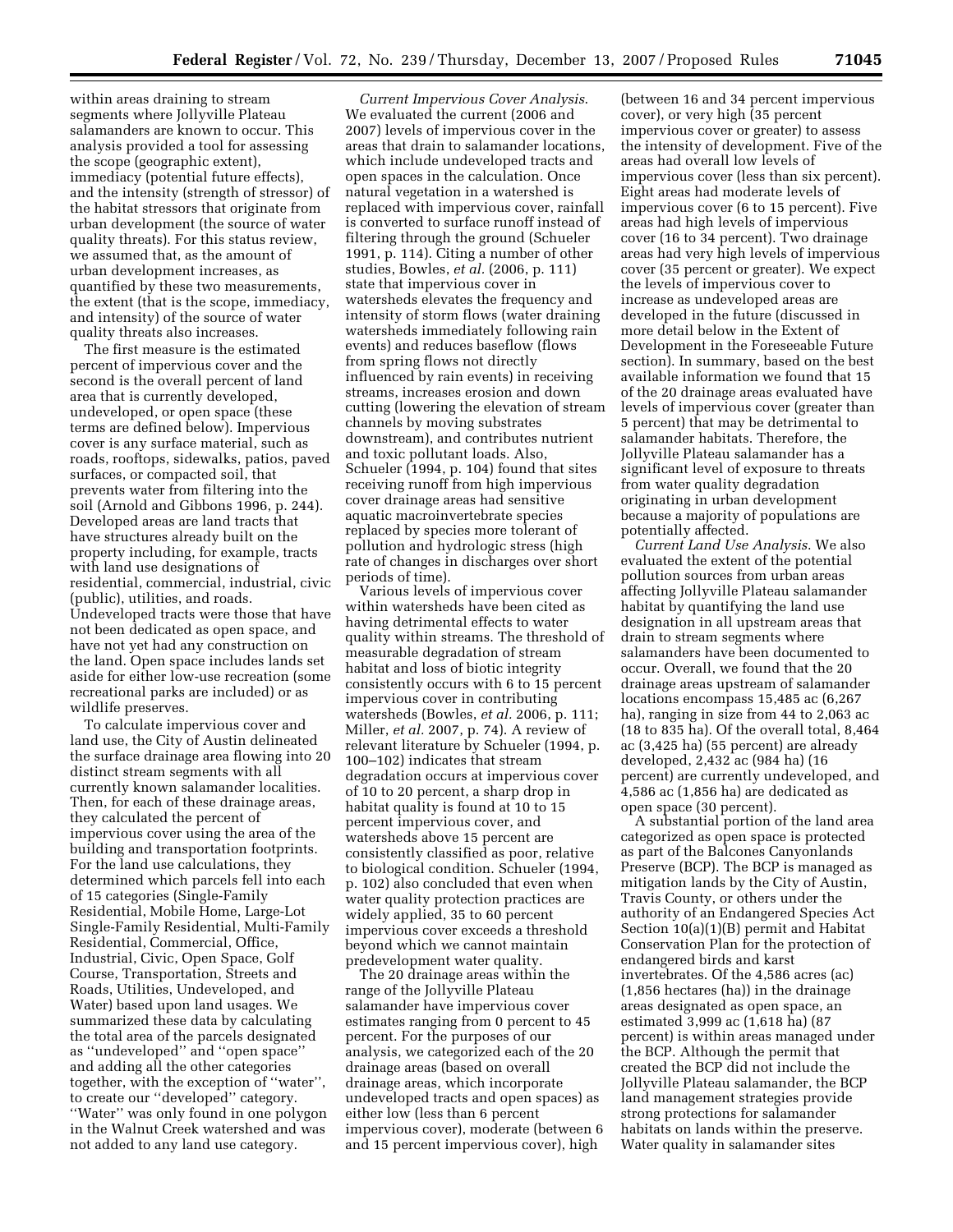located within the BCP, however, is influenced by land use practices upstream and outside the BCP preserves. For example, important headwater areas in Tributaries 5 and 6 of Bull Creek (where significant declines in salamander abundance have been found) have affected habitats downstream (COA 2006, p. 45).

One of the drainage areas that have been severely impacted by older urban development (in place more than 20 years) is the Walnut Creek drainage. In this drainage area, 88 percent of the watershed is developed and 7 percent is open space. Overall, it has a very high level of impervious cover (36 percent). Only one small spring pool has been found in the past to have salamanders within this drainage area and the location is within a small recreational park. Despite several recent survey efforts, salamanders have not been observed there since 2005, and the species may be extirpated from this drainage area (COA 2006, p. 47). This site is likely an example of the extirpation of a Jollyville Plateau salamander population as a result of the long-term impacts of a highly urbanized watershed.

*Development in Drainage Areas at Monitoring Sites.* We also did these analyses specifically for the nine longterm monitoring sites. For some sites, this required evaluating a subset of the drainage area of the stream segment so as to include only areas that are upstream of the monitoring site. We found that the drainage areas of the long-term monitoring sites with declining salamander abundance had high rates of impervious cover. Of the four long-term monitoring sites where the City of Austin documented declines in salamander abundance (discussed in more detail above in the City of Austin Monitoring Data section), one site was in a watershed with very high levels of impervious cover, two sites were in watersheds with high levels of impervious cover, and one site was in a watershed with moderate levels of impervious cover. Of these four sites, the drainage areas were 97 percent, 83 percent, 80 percent, and 46 percent developed. Three of these sites each had 12 percent or less of their drainage areas in open space. These data support the general conclusion that sites with declining salamander abundances have highly developed watersheds.

One exception is the monitoring site at Tributary 5 of the Bull Creek Watershed, which has declining abundance, but only moderate levels of impervious cover and only 46 percent of the drainage area developed. Tributary 5 is within the BCP (described above in

the Current Land Use Analysis section). However, this site has substantial development (461 ac, 187 ha) within the headwaters of the drainage area to this monitoring site, and excessive sedimentation has been observed here (discussed in more detail above in the City of Austin Monitoring Data section). Since 1997, this site also has seen increases in recent development as the reported estimated impervious cover has increased from between 5 and 11 percent (COA 2001a, p. 33) to a current estimate of 13 percent.

One of the nine long-term monitoring sites (Wheless site in Long Hollow drainage area) had increasing salamander abundance over the 10 years of study. The drainage area for this site has no development and 97 percent of the area is within protected lands of the BCP, including the headwaters. These results provide correlated evidence that poor water quality resulting from the high levels of urban development result in a decline in abundance of the Jollyville Plateau salamander at specific locations. Therefore, as the intensity of the source of threats to habitat (how water quality resulting from urban development) increases, a negative response by the salamander at the population is apparent.

We also compared the mean number of salamanders counted during recent monitoring surveys (between 2004 and 2006) at the long-term monitoring sites (unpublished data provided by the City of Austin) with the current level of development within the drainage areas (percent developed). Although the sample efforts among sites were not standardized, the comparison showed a trend that, as the percent of development increased in drainage areas, the mean number of Jollyville Plateau salamanders counted decreased. This correlation indicates that as development levels increase, the actual abundance of salamanders decreases. Urban development results in low water quality and increased sedimentation, which negatively impacts salamander abundance. This again supports the conclusion that the intensity of urban development is inversely related to the population response of the Jollyville Plateau salamander. A similar correlation was documented for a species of *Eurycea* salamander in North Carolina. As impervious cover increased in drainage areas, salamander abundances in streams significantly decreased (Miller, *et al.* 2007, p. 79).

*Treatment of Cave Locations and Brushy Creek.* For the impervious cover and land use analysis described above, we did not include the caves occupied by Jollyville Plateau salamanders from

the Buttercup Creek and Cluck Creek drainage areas in the City of Cedar Park as part of the 20 drainage areas. Instead, we analyzed these drainage areas separately because all of the salamander locations in the Buttercup Creek and Cluck Creek drainage areas are within caves (and are the cave form of the species, as described above in the Background section). We do not have specific information on the extent to which surface drainage areas contribute waters to these salamander cave locations; subsurface water within the caves is likely originating from other surface drainage basins. The Buttercup Creek drainage area (where caves occur that contain salamanders) encompasses 689 ac (279 ha) and has 10 percent impervious cover and is 37 percent developed, 18 percent undeveloped, and 45 percent open space. The Cluck Creek drainage area (also where caves occur that contain salamanders) encompasses 248 ac (100 ha) and has 16 percent impervious cover and is 53 percent developed, 27 percent undeveloped, and 20 percent open space. The urban development in the drainage areas around these cave locations is at moderate to high levels and, depending on hydrogeology of subsurface flows, could be affecting water quality in the aquatic habitats in the caves.

We also separately evaluated one Jollyville Plateau salamander location along Brushy Creek located approximately 1.5 miles (2.4 kilometers) east of Interstate Highway 35. This location is approximately 5 miles (8 kilometers) northeast of the nearest other known salamander location. We are not aware of any surveys for salamanders for most of the Brushy Creek drainage (which encompasses over 38,000 ac (15,000 ha)) and additional locations could be discovered with future surveys (Hillis 2007, p. 1). Salamanders from the one site along Brushy Creek mainstem were included in the taxonomic study describing the species. Genetic studies confirmed that salamanders from this location were Jollyville Plateau salamanders (Chippendale, *et al.* 2000, p. 49). This known salamander habitat is isolated at one spring site on private property near an existing office complex (Chippendale, *et al.* 2000, p. 36). The location appears to be about 200 feet (61 meters) from the Brushy Creek channel at a spring outflow along a steep bank (Hillis 2007, p.1). We do not know if the salamander occurs in other parts of Brushy Creek itself, and, therefore, we do not know if the species would be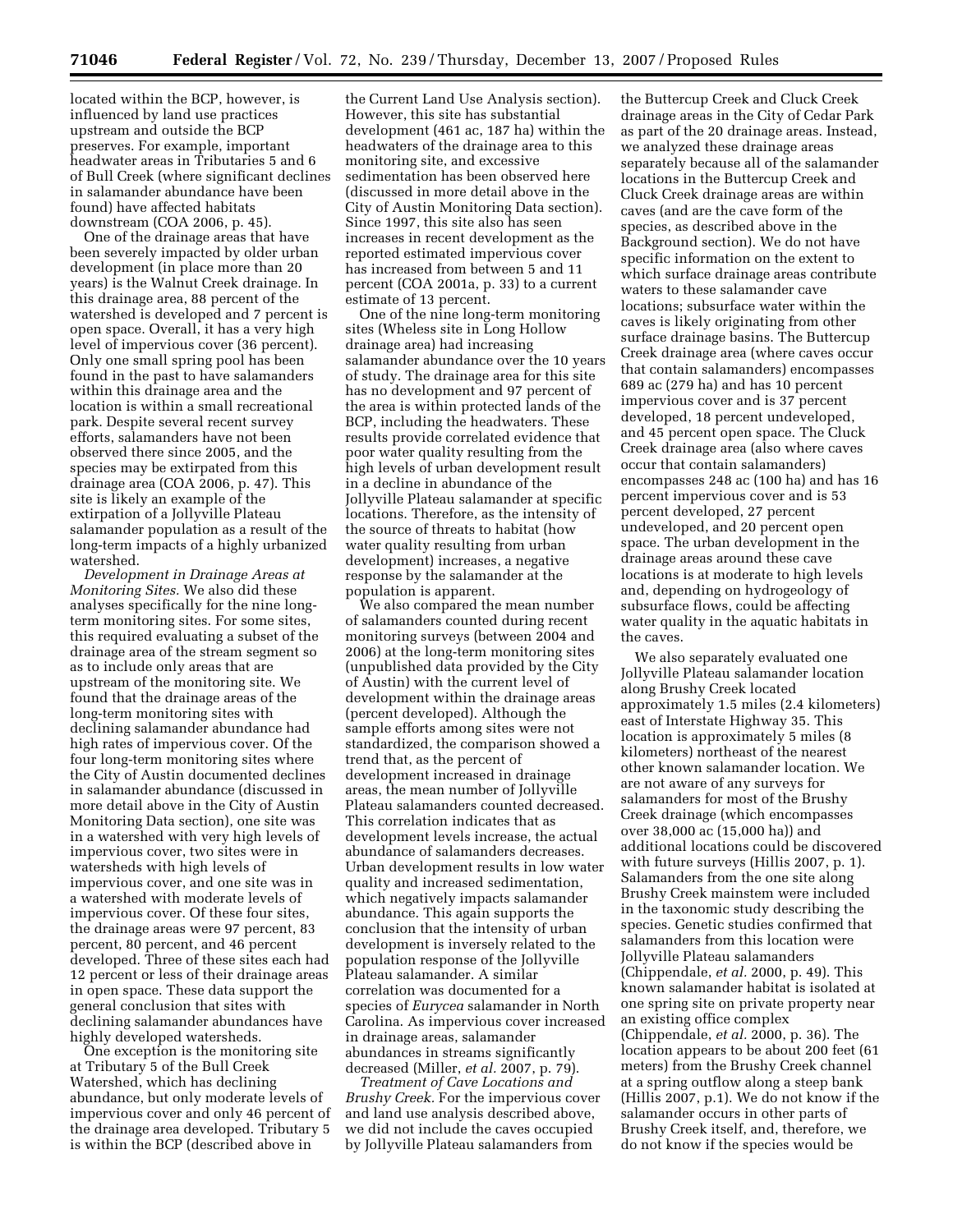affected by upstream development in the Brushy Creek watershed.

We treated the Brushy Creek drainage area separately because of the uncertainties of the status of the salamander in this drainage area, and because the size of the drainage is more than twice that of all the other areas combined and would inaccurately skew the results. The Brushy Creek drainage area had an estimated impervious cover of 15 percent. Current land use analysis showed the Brushy Creek drainage area has 46 percent developed, 48 percent undeveloped, and 6 percent open space. This drainage area is currently moderately impacted by development and, with such a small area of open space and large undeveloped area, it is likely to be more heavily impacted by urban development in the foreseeable future.

*Conclusion on Existing and Future Development.* Based on our assessments of impervious cover and current land use, the level of development in a drainage area (the primary source of water quality degradation and sedimentation loading) can be indicative of the abundance and trend of Jollyville Plateau salamander populations within the receiving streams downstream. The scope of the threat to water quality from urbanization (based on the geographic extent) is considered moderate because it occurs in multiple watersheds. The strength and the exposure of the threat source are considered moderate to high because a majority of the drainage areas are already impacted by urban development. We also used this information and relationship of land use data to predict the future extent of the threats to salamander habitat from urban development.

# **Extent of Development in the Foreseeable Future**

The amount of developed land within the areas draining to salamander habitat is expected to increase in the foreseeable future, which as we explain below, we consider to be 20 years. We expect the majority of currently undeveloped areas that are not preserved as open space (total of 2,432 ac (984 ha)) to be developed as residential or commercial structures within the next 20 years. This expectation is based on the rapid human population projections for the Austin metropolitan area. For example, the 2007 population estimates for the City of Austin and the Austin MSA (metropolitan statistical area, which includes Bastrop, Caldwell, Hays, Travis, and Williamson Counties) are 724,111 and 1,501,522, respectively. By

2025 (the year nearest 20 years out from present for which population data are available), the population projections for the same two areas are 1,041,401 and 2,603,682, respectively (COA 2007a, p. 1). Between 2007 and 2025, these forecasts represent a 44 percent increase in the City of Austin and a 73 percent increase in the human population in the Austin MSA. The area in northwest Austin where salamander habitat occurs has limited lands on which to build additional structures to accommodate expected growth. Therefore, based on high expected growth and limited areas to build, we assume for the purposes of this status review that the remaining undeveloped lands in drainage areas of salamander habitat that are not located within open space preserves are likely to be developed within the next 20 years.

Using this assumption, we combined the developed and undeveloped categories of land use and calculated the total amount of development (current and future) in each area draining into the 20 stream segments with salamanders. To characterize the scope of development within each area, we grouped the drainages into four levels of development (both current and future): 0 to 25 percent, 26 to 50 percent, 51 to 75 percent, and greater than 76 percent developed. This provided us with an estimate of the maximum level of future development that can be expected. We found that 11 of the 20 drainage areas are likely to have greater than 76 percent of their land area developed. There are likely to be three drainage areas with 51 to 75 percent developed, four drainage areas with 26 to 50 percent developed, and two drainage areas with 0 to 25 percent developed. Because the majority of drainage areas are likely to be over 75 percent developed, these results support the conclusion that threats to Jollyville Plateau salamander habitats from urbanization are likely to increase in the foreseeable future.

## **Conclusion on Habitat Threats From Water Quality Degradation**

Based on these results, we conclude that the level of impervious cover and overall land use are reasonable indicators of the intensity and exposure of water quality threats to salamander habitat. The intensity (strength of stressor) of the threat and level of exposure are considered high because a majority of the drainage areas with salamanders currently have levels of urban development (based on impervious cover rates and proportion of developed lands) that have been

shown to cause negative responses by salamanders.

## **Water Quantity and Spring Flow Declines**

The northern segment of the Edwards Aquifer is the primary supply of water for Jollyville Plateau salamander habitat (Cole 1995, p. 33). In general, the aquifer has been described as localized, small, and highly susceptible to pollution, drying, or draining (Chippendale, *et al.*  2000, p. 36). The portion of the Edwards Aquifer underlying the Jollyville Plateau is relatively shallow, with a high elevation, thus being likely to not sustain spring flows during periods of drought (Cole 1995, pp. 26–27). Increased urbanization in the watershed has been cited as one factor, in combination with drought, causing declines in spring flows (COA 2006, pp. 46–47). This could occur because of the inability of the watershed to allow slow filtration of water through soils following rain events. Instead rainfall runs off impervious surfaces and into stream channels at higher rates, increasing downstream flows and decreasing groundwater recharge (Miller, *et al.* 2007, p. 74).

We found no specific evidence that aquifer declines or spring flow losses have occurred as a result of urbanization or the direct use of aquifer water by pumping (TWDB 2003, p. 32). Predictions of future groundwater use in this area suggest a large drop in pumping as municipalities convert from groundwater to surface water supplies (TWDB 2003, p. 65). However, field studies have shown that a number of springs that support Jollyville Plateau salamanders have already gone dry periodically and that spring waters resurface following rain events (COA 2006, p. 46–47).

Although water quantity decreases and spring flow declines are cited as a threat to the Jollyville Plateau salamander (Bowles, *et al.* 2006, p. 111), we did not find evidence that salamander habitats and populations are being substantially affected by lack of sufficient water quantity. Jollyville Plateau salamanders apparently spend some part of their life history in underground aquatic habitats and have the ability to retreat underground when surface flows decline. For example, one of the City of Austin monitoring sites where the salamanders are most abundant undergoes periods where there is no surface water for habitat by the salamander (COA 2006, p. 47). Drying spring habitats can result in stranding salamanders, resulting in death of individuals (COA 2006, p. 16).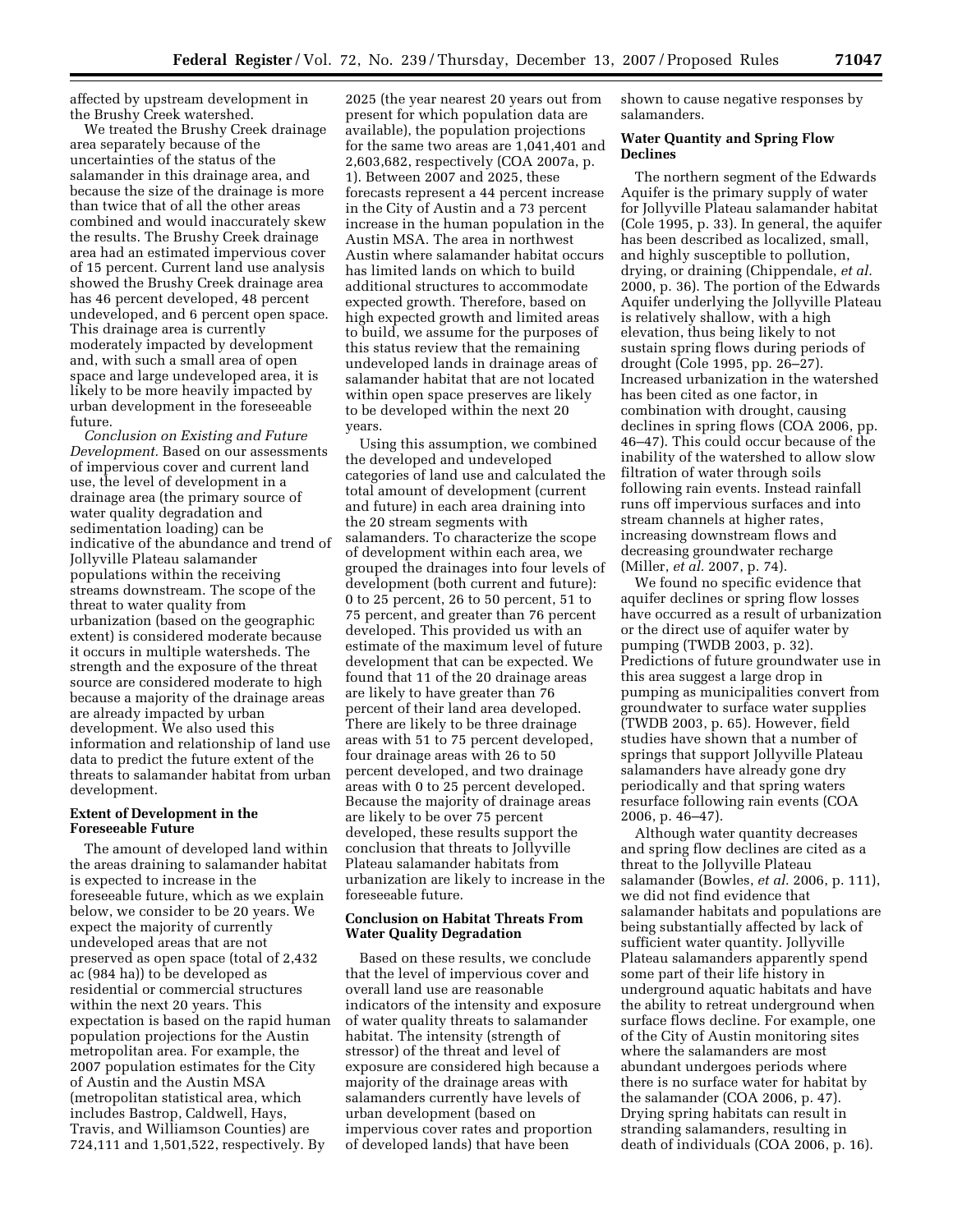In summary, the intensity and exposure of water quality threats posed by potential declining aquifer levels and loss of spring flow to the Jollyville Plateau salamander appear to be relatively low. This is because the aquifer is not currently used to a large extent as a water source for human use, and it is unlikely that it will be in the future. Also, we do not have substantial evidence that declining water quality is resulting in a negative response by the salamander. However, continued future development, which increases runoff and decreases aquifer recharge, and the potential use of water from the northern segment of the Edwards Aquifer may cause significant threats to the species' existence in the future.

#### **Minor Habitat Threats**

Frequent human visitation associated with some habitat of the Jollyville Plateau salamander may negatively affect the species and its habitat. Documentation from the City of Austin of disturbed vegetation, vandalism, and the destruction of travertine deposits (fragile rock formations formed by deposit of calcium carbonate on stream bottoms) by foot traffic has been documented at one of their salamander monitoring sites in the Bull Creek watershed (COA 2001a, p. 21) and may result in direct destruction of small amounts of the salamander's habitat. This threat is of low magnitude because the negative impacts occur infrequently and at limited locations.

Feral hogs have become abundant in some areas where the Jollyville Plateau salamander occurs. Feral hogs can negatively impact salamander habitat by physically wallowing in spring heads and destroying interstitial spaces and increasing sedimentation downstream (COA 2006, p. 34). The City of Austin has addressed this threat in some areas by constructing enclosure fences around known salamander locations (COA 2006, p. 46). Feral hogs are a low magnitude threat (low intensity and localized scope) to the salamander.

#### **Conclusion on Threats to Habitat**

The Jollyville Plateau salamander is threatened due to modification of the species' habitat (Factor A), both presently and into the foreseeable future. The presence of significant urban development in a majority of watersheds draining water to salamander locations has resulted in the deterioration of the water quality in salamander habitats characterized by an increase in sedimentation and pollutant loading. This water quality decline has resulted in the physical loss of salamander habitat from sedimentation,

changes in the composition of its macroinvertebrate prey base, death and deformities of individual salamanders, and the overall decline in abundance of the salamanders over time in areas with urban watersheds.

# *Factor B. Overutilization for Commercial, Recreational, Scientific, or Educational Purposes*

We are not aware of any information regarding overutilization of Jollyville Plateau salamanders for commercial, recreational, scientific, or educational purposes and do not consider this a significant factor affecting this species (i.e., a threat) now or in the foreseeable future.

### *Factor C. Disease or Predation*

City of Austin biologists found Jollyville Plateau salamander abundances were negatively correlated with the abundance of predatory centrarchid fish (carnivorous freshwater fish belonging to the sunfish family), such as black bass (*Micropterus* spp.) or sunfish (*Lepomis* spp.) (COA 2001a, p. 102). Predation of a Jollyville Plateau salamander by a centrarchid fish was observed during a May 2006, field survey (COA 2006, p. 38). However, Bowles, *et al.* (2006, pp. 117–118) rarely observed these predators in Jollyville Plateau salamander habitat. Jollyville Plateau salamanders have been observed retreating into gravel substrate after cover was moved suggesting these salamanders display anti-predation behavior (Bowles, *et al.* 2006, p.117). We have no data to indicate whether predation of the Jollyville Plateau salamander may increase in the future or is considered a significant factor affecting the species and therefore a threat.

Chytridiomycosis (Chytrid fungus) is a fungal disease that is responsible for killing amphibians world wide (Daszak, *et al.* 2000, p. 445). The chytrid fungus has been documented on the feet of Jollyville Plateau salamanders (COA 2006, pp. 22–23). However, for unknown reasons, the salamanders are not displaying signs of infection (COA 2006, p. 23); individuals held in captivity tested positive for seven months, but never displayed symptoms (COA 2006, p. 23). We have no data to indicate whether impacts from this disease may increase or decrease in the future, and therefore, whether it is a significant factor affecting the species (i.e., a threat).

While predation and disease may be affecting Jollyville Plateau salamanders, neither factor is at a level that we consider to be threatening the continued existence of the salamanders now or in the foreseeable future.

### *Factor D. Inadequacy of Existing Regulatory Mechanisms*

The Jollyville Plateau salamander is not listed on the Texas State List of Threatened or Endangered Species (TPWD 2006, pp. 2–3). Therefore it is receiving no direct protection from the State.

Under authority of the Texas Administrative Code (Title 30, Chapter 213), the Texas Commission on Environmental Quality (TCEQ) regulates activities having the potential for polluting the Edwards Aquifer and hydrologically connected surface streams. However, less than half of the known Jollyville Plateau salamander locations occur within those portions of the Edwards Aquifer regulated by TCEQ; therefore, many do not benefit from these protections (TCEQ 2001, p. 1). For those Jollyville salamander locations that are covered by the TCEQ regulations, the regulations do not address land use, impervious cover limitations, non-point source pollution, or application of fertilizers and pesticides over the recharge zone (30 TAC 213.3). We are unaware of any water quality ordinances more restrictive than TCEQ in Williamson County or in Travis County outside the City of Austin.

The City of Austin's water quality ordinances (City of Austin Code, Title 25, Chapter 8) provide some water quality regulatory protection to the salamander's habitat within Travis County; however, based on water quality monitoring, they are not effective at reducing nutrient levels (see discussion in Factor A). In addition, Title 7, Chapter 245 of the Texas Local Government Code permits ''grandfathering'' of State regulations. Grandfathering allows developments to be exempted from new requirements for water quality controls and impervious cover limits if the developments were planned prior to the implementation of such regulations. However, these developments are still obligated to comply with regulations that were applicable at the time when project applications for development were first filed (Title 7, Chapter 245 of the Texas Local Government Code p. 1). Unpublished data provided by City of Austin indicates that up to 26 percent of undeveloped areas within watersheds draining to Jollyville Plateau salamander habitat may be exempted from current water quality control requirements due to ''grandfathering'' legislation.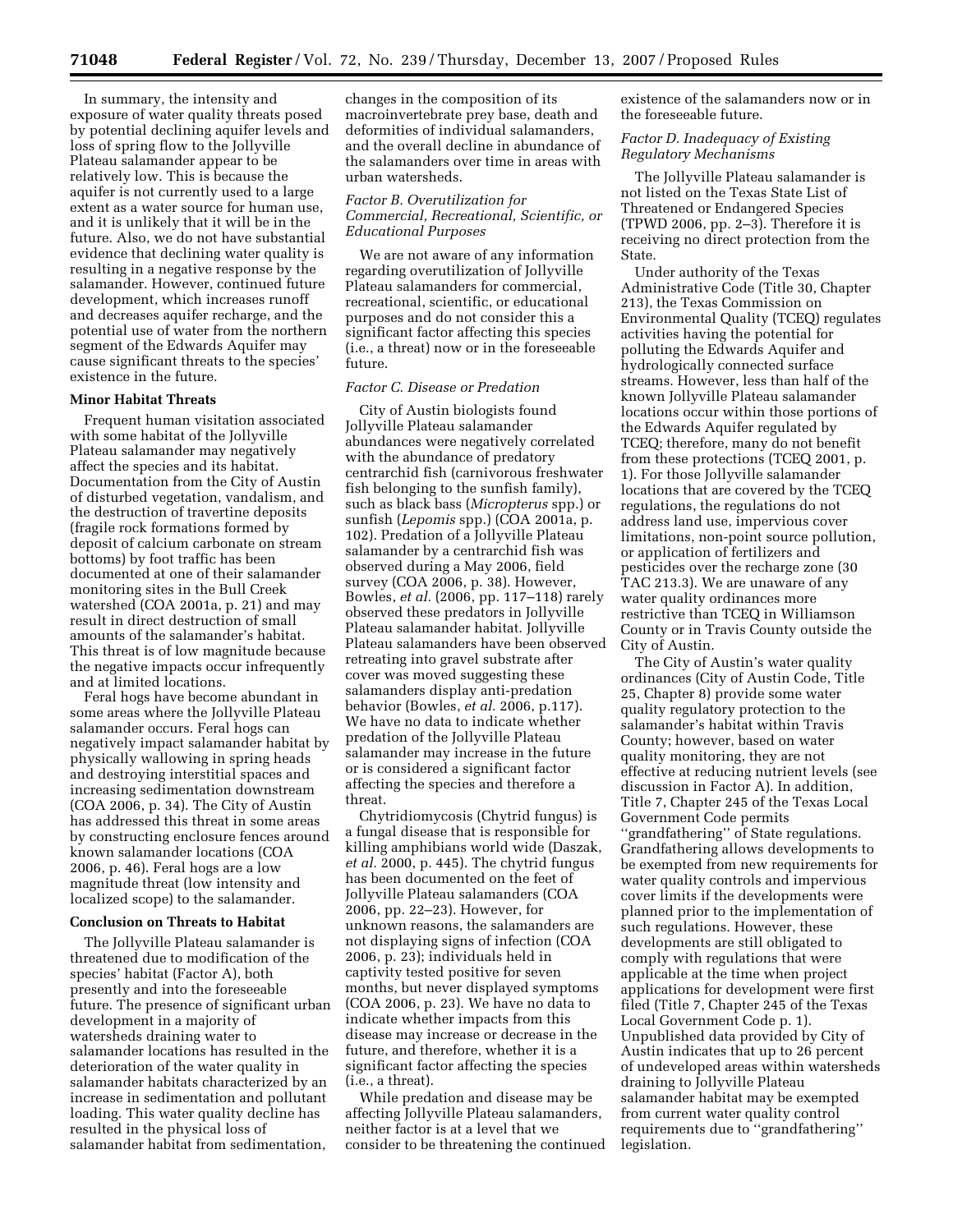The BCP offers some water quality benefits to the Jollyville Plateau salamander in portions of the Bull Creek, Brushy Creek, Cypress Creek, and Long Hollow Creek drainages through preservation of open space (Service 1996a, pp. 2–28, 2–29). However, eight of the nine City of Austin monitoring sites occupied by the Jollyville Plateau salamander within the BCP are being affected or have been affected by water quality degradation occurring upstream and outside of the preserved tracts (see Factor A for discussion) (COA 2006, p. 29, 34, 37, 49; COA 1999, pp. 6–11; Travis County 2007, p. 4). Additionally, Jollyville Plateau salamanders are not a covered species under the section 10(a)(1)(B) permit under which the preserves were established (Service 1996b, pp. 1–10). Therefore, they receive no specific protections under the BCP permit, such as mitigation to offset impacts from development.

Data indicate that water quality degradation in streams occupied by Jollyville Plateau salamanders continues to occur despite the existence of current regulatory mechanisms in place to protect water quality (COA 2006, p. 29). Therefore, we consider the inadequacy of existing regulatory mechanisms to be a threat to the Jollyville Plateau salamander now and in the foreseeable future.

# *Factor E. Other Natural or Manmade Factors Affecting the Species' Continued Existence*

We are not aware of any information regarding other natural or manmade factors affecting the Jollyville Plateau salamanders' continued existence. Therefore, we have determined that there are no other natural or manmade factors significantly affecting this species now or in the foreseeable future that constitutes a threat to the Jollyville Plateau salamander.

#### **Finding**

We have carefully assessed the best scientific and commercial information available regarding the past, present, and future threats faced by this species. We reviewed the petition, available published and unpublished scientific and commercial information, and information submitted to us during the public comment period following the publication of our 90-day petition finding. This 12-month finding reflects and incorporates information we received during the public comment period, or obtained through consultation, literature research, and field visits, and responds to significant issues identified. We also consulted with recognized Jollyville Plateau

salamander experts. On the basis of this review, we find that the listing of the Jollyville Plateau salamander is warranted, due to threats associated with habitat modification from urban development causing water quality degradation, and the inadequacy of existing regulatory mechanisms. However, listing of the Jollyville Plateau salamander is precluded at this time by pending proposals for other species with higher listing priorities and actions.

The threats to the Jollyville Plateau salamander support a finding that the species warrants listing as threatened or endangered throughout its range. The primary factor leading to our finding are threats described above under Factor A. The source of the habitat threats are from substantial levels of urban development that has occurred on a majority of watersheds draining to salamander habitats. For example 55 percent of the land draining to salamander habitat is already developed. This urbanization produces pollutants that have caused demonstrable declines in the water quality where salamanders live. The immediacy of the threats is high because impervious cover and developed areas are chronic sources for water quality degradation that are currently occurring and are likely to increase with future urban development in the salamander's range. The threat intensity (that is the strength of the water quality degradation stressor) is moderate because actual measures of significant water quality problems are in limited portions of the salamander's range. The level of exposure of the threat is found to be high, based on urbanization in a majority of the species' range. These water quality impacts alter physical aquatic habitats and the food sources of the salamander, producing negative population responses. Negative responses by the salamander have been documented at both the individual level (mortalities and deformities) and the population level (significant declines in abundance over the last 10 years). We find the overall negative response by the salamander to be at a moderate level because deformities and deaths of salamanders have been limited in scope to a few localities and only one location may have experienced an extirpation. Otherwise, the current range of the salamander changed little from the known historic range. On balance of these facts, we find the overall level of threat from habitat modifications to be moderate.

The other factor we found to be contributing to the warranted status of the Jollyville Plateau salamander is that State (TCEQ) and local (City of Austin and BCP) regulations have not been adequate to prevent or minimize impacts to salamanders (Factor D). This is evidenced by data gathered at monitoring sites in developing drainage areas with the species.

Since this finding is warranted but precluded, we do not need to specifically determine whether it is appropriate to perform a ''significant portion of the range'' analysis for this species. However, due to the restricted nature of the Jollyville Plateau salamander's range, we generally consider all of the remaining range to be significant for the conservation of this species. Because of a small and restricted population distribution, and because of threats described above, the Jollyville Plateau salamander warrants listing as threatened or endangered throughout its entire range. We will make a determination on the status of the species as threatened or endangered, during the proposed listing rule process.

#### **Preclusion and Expeditious Progress**

Preclusion is a function of the listing priority of a species in relation to the resources that are available and competing demands for those resources. Thus, in any given fiscal year (FY), multiple factors dictate whether it will be possible to undertake work on a proposed listing regulation or whether promulgation of such a proposal is warranted but precluded by higherpriority listing actions.

The resources available for listing actions are determined through the annual Congressional appropriations process. The appropriation for the Listing Program is available to support work involving the following listing actions: Proposed and final listing rules; 90-day and 12-month findings on petitions to add species to the Lists of Endangered and Threatened Wildlife and Plants or to change the status of a species from threatened to endangered; annual determinations on prior ''warranted but precluded'' petition findings as required under section 4(b)(3)(C)(i) of the Act; proposed and final rules designating critical habitat; and litigation-related, administrative, and program management functions (including preparing and allocating budgets, responding to Congressional and public inquiries, and conducting public outreach regarding listing and critical habitat). The work involved in preparing various listing documents can be extensive and may include, but is not limited to: Gathering and assessing the best scientific and commercial data available and conducting analyses used as the basis for our decisions; writing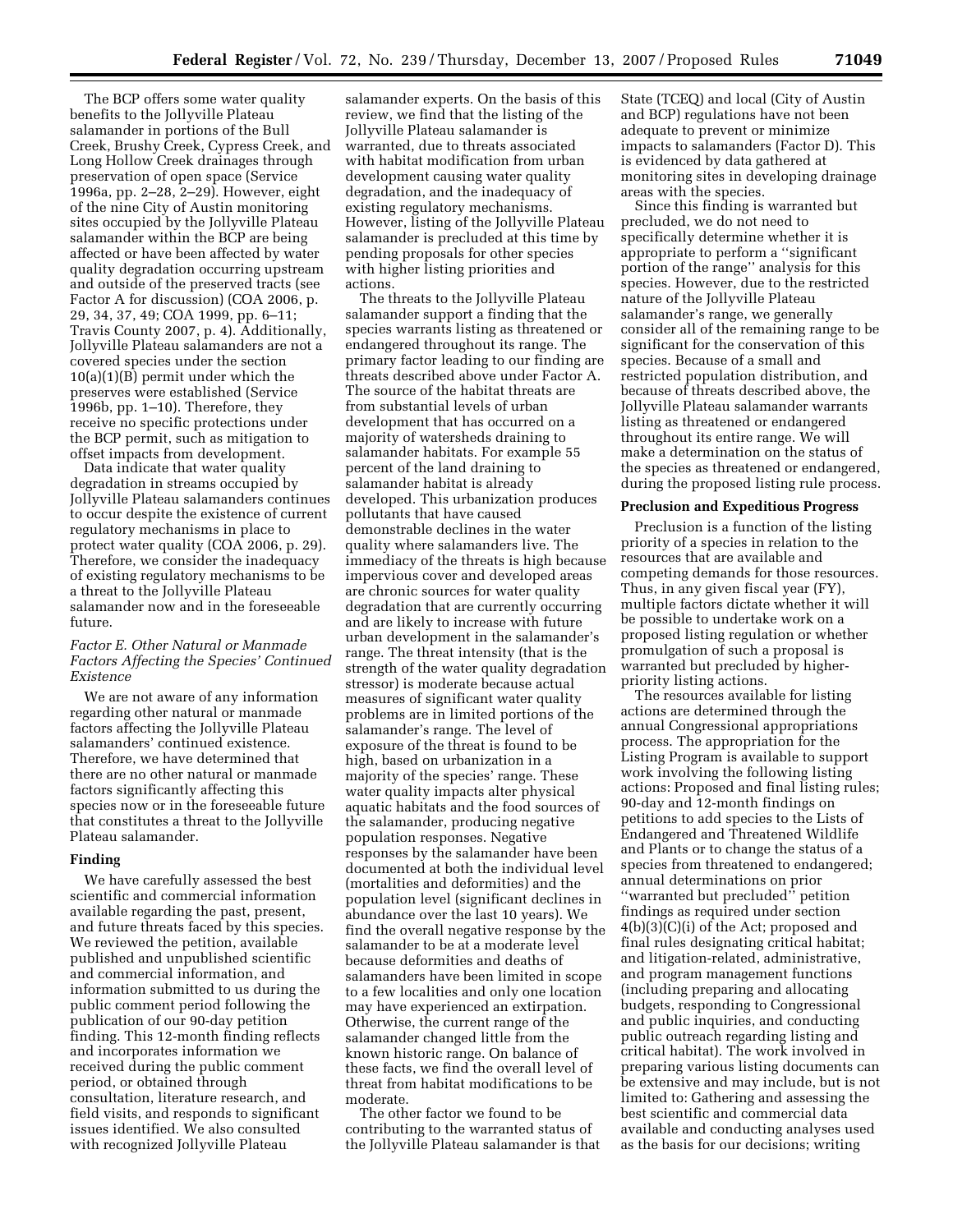and publishing documents; and obtaining, reviewing, and evaluating public comments and peer review comments on proposed rules and incorporating relevant information into final rules. The number of listing actions that we can undertake in a given year also is influenced by the complexity of those listing actions; that is, more complex actions generally are more costly. For example, during the past several years, the cost (excluding publication costs) for preparing a 12 month finding, without a proposed rule, has ranged from approximately \$11,000 for one species with a restricted range and involving a relatively uncomplicated analysis to \$305,000 for another species that is wide-ranging and involving a complex analysis.

We cannot spend more than is appropriated for the Listing Program without violating the Anti-Deficiency Act (see 31 U.S.C. 1341(a)(1)(A)). In addition, in FY 1998 and for each fiscal year since then, Congress has placed a statutory cap on funds which may be expended for the Listing Program, equal to the amount expressly appropriated for that purpose in that fiscal year. This cap was designed to prevent funds appropriated for other functions under the Act (e.g., Recovery funds for removing species from the Lists), or for other Service programs, from being used for Listing Program actions (see House Report 105–163, 105th Congress, 1st Session, July 1, 1997).

Recognizing that designation of critical habitat for species already listed would consume most of the overall Listing Program appropriation, Congress also put a critical habitat subcap in place in FY 2002 and has retained it each subsequent year to ensure that some funds are available for other work in the Listing Program: ''The critical habitat designation subcap will ensure that some funding is available to address other listing activities'' (House Report No. 107–103, 107th Congress, 1st Session, June 19, 2001). In FY 2002 and each year until FY 2006, the Service has had to use virtually the entire critical habitat subcap to address courtmandated designations of critical habitat, and consequently none of the critical habitat subcap funds have been available for other listing activities. In FY 2007, we were able to use some of the critical habitat subcap funds to fund proposed listing determinations for high-priority candidate species; we expect to also be able to do this in FY 2008.

Thus, through the listing cap, the critical habitat subcap, and the amount of funds needed to address courtmandated critical habitat designations,

Congress and the courts have in effect determined the amount of money available for other listing activities. Therefore, the funds in the listing cap, other than those needed to address court-mandated critical habitat for already listed species, set the limits on our determinations of preclusion and expeditious progress.

Congress also recognized that the availability of resources was the key element in deciding whether, when making a 12-month petition finding, we would prepare and issue a listing proposal or make a ''warranted but precluded'' finding for a given species. The Conference Report accompanying P.L. 97–304, which established the current statutory deadlines and the warranted-but-precluded finding, states (in a discussion on 90-day petition findings that by its own terms also covers 12-month findings) that the deadlines were ''not intended to allow the Secretary to delay commencing the rulemaking process for any reason other than that the existence of pending or imminent proposals to list species subject to a greater degree of threat would make allocation of resources to such a petition [i.e., for a lower-ranking species] unwise.''

In FY 2008, expeditious progress is that amount of work that can be achieved with \$5,131,000, which is the amount of money we have for the Listing Program at this time. Since Congress has yet to approve a Listing Program appropriation for FY 2008, we are working under a Continuing Resolution. We are using the FY 2006 enacted budget amount (\$5,131,000) for the Listing Program that is not within the critical habitat subcap. Our process is to make our determinations of preclusion on a nationwide basis to ensure that the species most in need of listing will be addressed first and also because we allocate our listing budget on a nationwide basis. The \$5,131,000 for listing activities (that is, the portion of the Listing Program funding not related to critical habitat designations for species that already are listed) will be used to fund work in the following categories: Compliance with court orders and court-approved settlement agreements requiring that petition findings or listing determinations be completed by a specific date; section 4 (of the Act) listing actions with absolute statutory deadlines; essential litigationrelated, administrative, and program management functions; and highpriority listing actions. The allocations for each specific listing action are identified in the Service's FY 2008 Draft Allocation Table (part of our administrative record). We are working

on completing our allocation at this time. More funds are anticipated to be available in FY 2008 than in previous years to work on listing actions that are not the subject of court orders or courtapproved settlement agreements.

Our decision that a proposed rule to list the Jollyville Plateau salamander is warranted but precluded includes consideration of its listing priority. In accordance with guidance we published on September 21, 1983, we assign an LPN to each candidate species (48 FR 43098). Such a priority ranking guidance system is required under section 4(h)(3) of the Act (16 U.S.C. 1533(h)(3)). Using this guidance, we assign each candidate an LPN of 1 to 12, depending on the magnitude of threats (high vs. moderate to low), immediacy of threats (imminent or non-imminent), and taxonomic status of the species, in order of priority (monotypic genus (i.e., a species that is the sole member of a genus), species, subspecies, distinct population segment, or significant portion of the range). The lower the listing priority number, the higher the listing priority (that is, a species with an LPN of 1 would have the highest listing priority).

We currently have more than 120 species with an LPN of 2. Therefore, we further rank the candidate species with an LPN of 2 by using the following extinction-risk type criteria: International Union for the Conservation of Nature and Natural Resources (IUCN) Red list status/rank, Heritage rank (provided by NatureServe), Heritage threat rank (provided by NatureServe), and species currently with fewer than 50 individuals, or 4 or fewer populations. Those species with the highest IUCN rank (critically endangered), the highest Heritage rank (G1), the highest Heritage threat rank (substantial, imminent threats), and currently with fewer than 50 individuals, or fewer than 4 populations, comprise a list of approximately 40 candidate species (''Top 40''). These 40 candidate species have the highest priority to receive funding to work on a proposed listing determination. Note, to be more efficient in our listing process, as we work on proposed rules for these species in the next several years, we are preparing multi-species proposals when appropriate, and these may include species with lower priority if they overlap geographically or have the same threats as a species with an LPN of 2. In addition, available staff resources are also a factor in determining highpriority species provided with funding. Finally, proposed rules for reclassification of threatened species to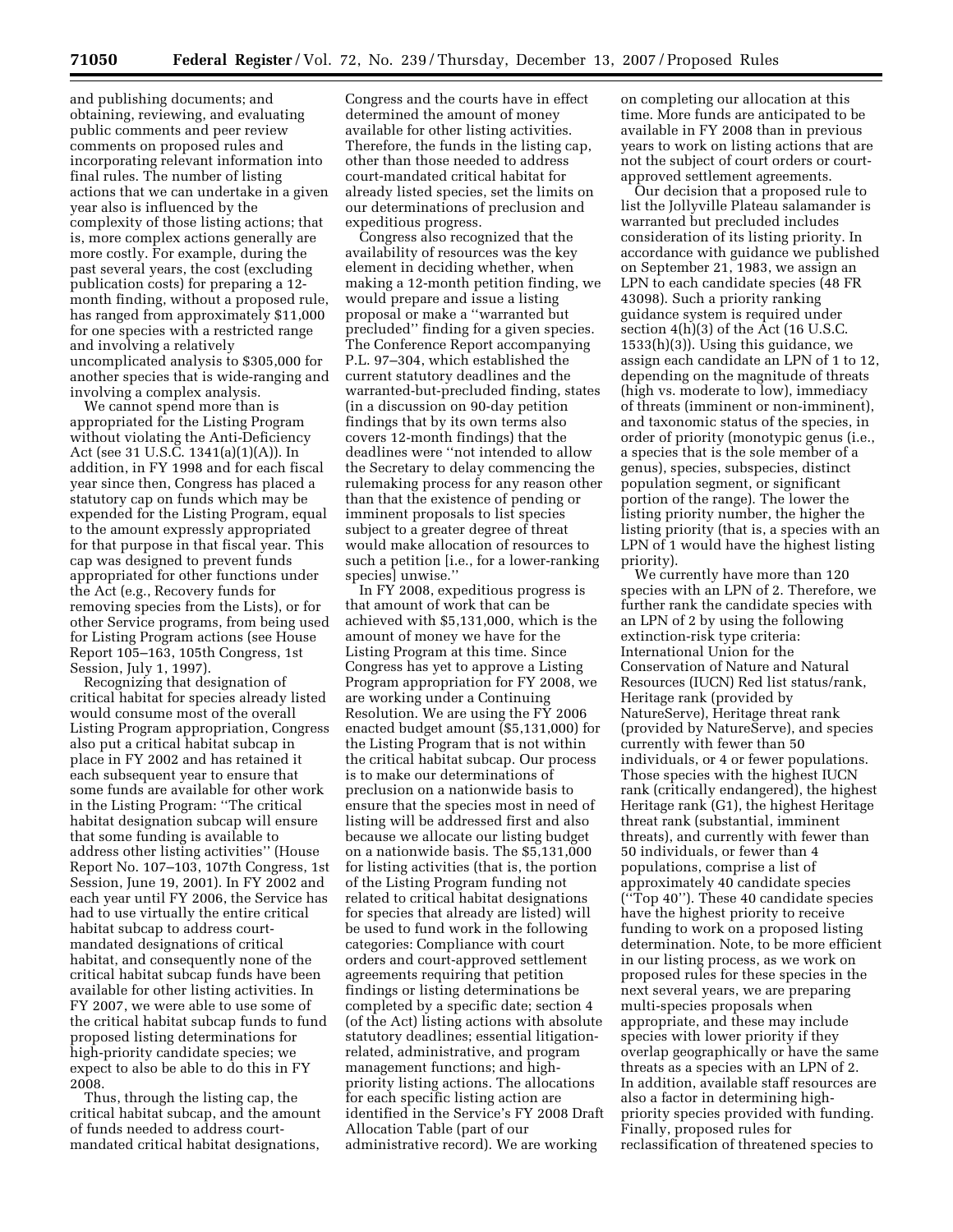endangered are lower priority, since the listing of the species already affords the protection of the Act and implementing regulations. We assigned the Jollyville Plateau salamander an LPN of 8, based on our finding that the species faces threats of moderate magnitude that are imminent, and on its taxonomic status as a species (see Finding section).

As explained above, a determination that listing is warranted but precluded must also demonstrate that expeditious progress is being made to add or remove qualified species to and from the Lists

of Endangered and Threatened Wildlife and Plants. (We note that we do not discuss specific actions taken on progress towards removing species from the Lists because that work is conducted using appropriations for our Recovery program, a separately budgeted component of the Endangered Species Program. As explained above in our description of the statutory cap on Listing Program funds, the Recovery Program funds and actions supported by them cannot be considered in

determining expeditious progress made in the Listing Program.) As with our ''precluded'' finding, expeditious progress in adding qualified species to the Lists is a function of the resources available and the competing demands for those funds. Our expeditious progress in FY 2007 in the Listing Program, up to the date of making this finding for the Jollyville Plateau salamander, included preparing and publishing the following determinations:

# FY 2007 COMPLETED LISTING ACTIONS

| Publication<br>date | Title                                                                                                                                                                                                | Actions                                                                                       | FR pages              |
|---------------------|------------------------------------------------------------------------------------------------------------------------------------------------------------------------------------------------------|-----------------------------------------------------------------------------------------------|-----------------------|
| 10/11/2006          | Withdrawal of the Proposed Rule to List the Cow Head Tui Chub<br>(Gila biocolor vaccaceps) as Endangered.                                                                                            | Final withdrawal, Threats elimi-<br>nated.                                                    | 71 FR 59700-<br>59711 |
| 10/11/2006          | Revised 12-Month Finding for the Beaver Cave Beetle<br>(Pseudanophthalmus major).                                                                                                                    | Notice of 12-month petition find-<br>ing, Not warranted.                                      | 71 FR 59711-<br>59714 |
| 11/14/2006          | 12-Month Finding on a Petition to List the Island Marble Butterfly<br>(Euchloe ausonides insulanus) as Threatened or Endangered.                                                                     | Notice of 12-month petition find-<br>ing, Not warranted.                                      | 71 FR 66292-<br>66298 |
| 11/14/2006          | 90-Day Finding for a Petition to List the Kennebec River Population<br>of Anadromous Atlantic Salmon as Part of the Endangered Gulf Of<br>Maine Distinct Population Segment.                         | Notice of 90-day petition finding,<br>Substantial.                                            | 71 FR 66298-<br>66301 |
| 11/21/2006          | 90-Day Finding on a Petition To List the Columbian Sharp-Tailed<br>Grouse as Threatened or Endangered.                                                                                               | Notice of 90-day petition finding,<br>Not substantial.                                        | 71 FR 67318-<br>67325 |
| 12/5/2006           | 90-Day Finding on a Petition To List the Tricolored Blackbird as<br>Threatened or Endangered.                                                                                                        | Notice of 90-day petition finding,<br>Not substantial.                                        | 71 FR 70483-<br>70492 |
| 12/6/2006           | 12-Month Finding on a Petition To List the Cerulean Warbler<br>(Dendroica cerulea) as Threatened with Critical Habitat.                                                                              | Notice of 12-month petition find-<br>ing, Not warranted.                                      | 71 FR 70717-<br>70733 |
| 12/6/2006           | 90-Day Finding on a Petition To List the Upper Tidal Potomac River<br>Population of the Northern Water Snake (Nerodia sipedon) as an<br>Endangered Distinct Population Segment.                      | Notice of 90-day Petition Finding,<br>Not substantial.                                        | 71 FR 70715-<br>70717 |
| 12/14/2006          | 90-Day Finding on a Petition to Remove the Uinta Basin Hookless<br>Cactus From the List of Endangered and Threatened Plants; 90-<br>Day Finding on a Petition To List the Pariette Cactus as Threat- | Notice of 5-year Review, Initiation<br>Notice of 90-day petition finding,<br>Not substantial. | 71 FR 75215-<br>75220 |
|                     | ened or Endangered.                                                                                                                                                                                  | Notice of 90-day petition finding,<br>Substantial.                                            |                       |
| 12/19/2006          | Withdrawal of Proposed Rule to List Penstemon grahamii (Graham's<br>beardtongue) as Threatened With Critical Habitat.                                                                                | Notice of withdrawal, More abun-<br>dant than believed, or dimin-<br>ished threats.           | 71 FR 76023-<br>76035 |
| 12/19/2006          | 90-Day Finding on Petitions to List the Mono Basin Area Population<br>of the Greater Sage-Grouse as Threatened or Endangered.                                                                        | Notice of 90-day petition finding,<br>Not substantial.                                        | 71 FR 76057-<br>76079 |
| 1/9/2007            | 12-Month Petition Finding and Proposed Rule To List the Polar Bear<br>(Ursus maritimus) as Threatened Throughout Its Range; Proposed<br>Rule.                                                        | Notice of 12-month petition find-<br>ing, Warranted.<br>Proposed Listing, Threatened          | 72 FR 1063-1099       |
| 1/10/2007           | Endangered and Threatened Wildlife and Plants; Clarification of Sig-<br>nificant Portion of the Range for the Contiguous United States Dis-<br>tinct Population Segment of the Canada Lynx.          | Clarification of findings                                                                     | 72 FR 1186-1189       |
| 1/12/2007           | Withdrawal of Proposed Rule To List Lepidium papilliferum (Slickspot<br>Peppergrass).                                                                                                                | Notice of withdrawal, More abun-<br>dant than believed, or dimin-<br>ished threats.           | 72 FR 1621-1644       |
| 2/2/2007            | 12-Month Finding on a Petition To List the American Eel as Threat-<br>ened or Endangered.                                                                                                            | Notice of 12-month petition find-<br>ing, Not warranted.                                      | 72 FR 4967-4997       |
| 2/13/2007           | 90-Day Finding on a Petition To List the Jollyville Plateau Sala-<br>mander as Endangered.                                                                                                           | Notice of 90-day petition finding,<br>Substantial.                                            | 72 FR 6699-6703       |
| 2/13/2007           | 90-Day Finding on a Petition To List the San Felipe Gambusia as<br>Threatened or Endangered.                                                                                                         | Notice of 90-day petition finding,<br>Not substantial.                                        | 72 FR 6703-6707       |
| 2/14/2007           | 90-Day Finding on A Petition to List Astragalus debequaeus<br>(DeBeque milk vetch) as Threatened or Endangered.                                                                                      | Notice 90-day petition finding, Not<br>substantial.                                           | 72 FR 6998-7005       |
| 2/21/2007           | 90-Day Finding on a Petition To Reclassify the Utah Prairie Dog<br>From Threatened to Endangered and Initiation of a 5-Year Review.                                                                  | Notice of 5-year Review, Initiation<br>Notice of 90-day petition finding,<br>Not substantial. | 72 FR 7843-7852       |
| 3/8/2007            | 90-Day Finding on a Petition To List the Monongahela River Basin<br>Population of the Longnose Sucker as Endangered.                                                                                 | Notice of 90-day petition finding,<br>Not substantial.                                        | 72 FR 10477-<br>10480 |
| 03/29/2007          | 90-Day Finding on a Petition To List the Siskiyou Mountains Sala-<br>mander and Scott Bar Salamander as Threatened or Endangered.                                                                    | Notice 90-day petition finding,<br>Substantial.                                               | 72 FR 14750-<br>14759 |
| 04/24/2007          | Revised 12-Month Finding for Upper Missouri River Distinct Popu-<br>lation Segment of Fluvial Arctic Grayling.                                                                                       | Notice of 12-month petition find-<br>ing, Not warranted.                                      | 72 FR 20305-<br>20314 |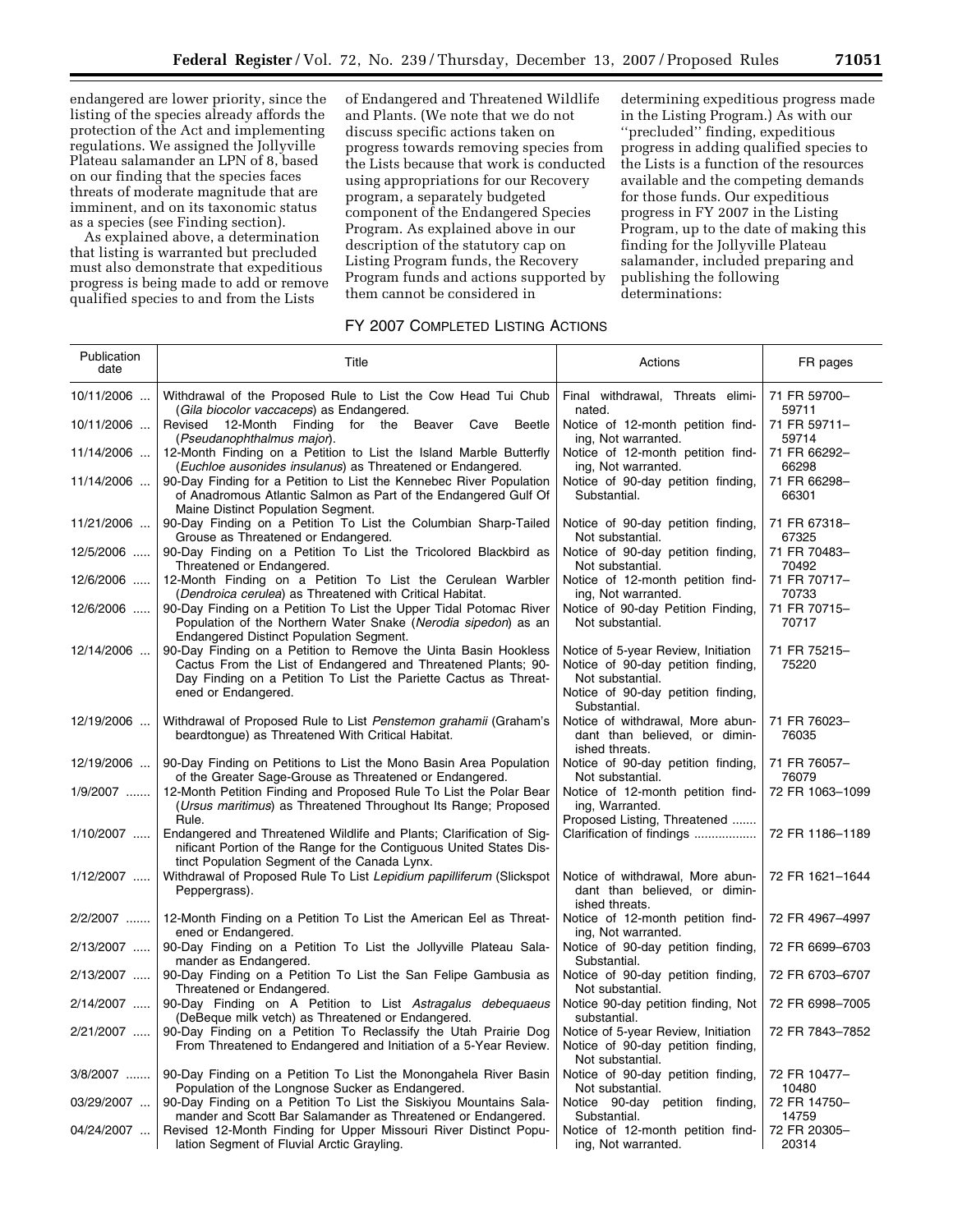| Publication<br>date | Title                                                                                                                                                                                                                                        | Actions                                                                             | FR pages              |
|---------------------|----------------------------------------------------------------------------------------------------------------------------------------------------------------------------------------------------------------------------------------------|-------------------------------------------------------------------------------------|-----------------------|
| 05/02/2007          | 12-Month Finding on a Petition to List the Sand Mountain Blue But-<br>terfly (Euphilotes pallescens ssp. arenamontana) as Threatened or<br>Endangered with Critical Habitat.                                                                 | Notice of 12-month petition find-<br>ing, Not warranted.                            | 72 FR 24253-<br>24263 |
| 05/22/2007          |                                                                                                                                                                                                                                              | Notice of Review                                                                    | 72 FR 28864-<br>28665 |
| 05/30/2007          | 90-Day Finding on a Petition To List the Mt. Charleston Blue But-<br>terfly as Threatened or Endangered.                                                                                                                                     | Notice of 90-day petition finding,<br>Substantial.                                  | 72 FR 29933-<br>29941 |
| 06/05/2007          | 12-Month Finding on a Petition To List the Wolverine as Threatened<br>or Endangered.                                                                                                                                                         |                                                                                     | 72 FR 31048-<br>31049 |
| 06/06/2007          | 90-Day Finding on a Petition To List the Yellow-Billed Loon as<br>Threatened or Endangered.                                                                                                                                                  | Notice of 90-day Petition Finding,<br>Substantial.                                  | 72 FR 31256-<br>31264 |
| 06/13/2007          | 12-Month Finding for a Petition To List the Colorado River Cutthroat<br>Trout as Threatened or Endangered.                                                                                                                                   | Notice of 12-month petition find-<br>ing, Not warranted.                            | 72 FR 32589-<br>32605 |
| 06/25/2007          | 12-Month Finding on a Petition To List the Sierra Nevada Distinct<br>Population Segment of the Mountain Yellow-Legged Frog (Rana<br>muscosa).                                                                                                | Notice of amended 12-month peti-<br>tion finding, Warranted but Pre-<br>cluded.     | 72 FR 34657-<br>34661 |
| 07/05/2007          | 12-Month Finding on a Petition To List the Casey's June Beetle<br>(Dinacoma caseyi) as Endangered With Critical Habitat.                                                                                                                     | Notice of 12-month petition find-<br>ing, Warranted but precluded.                  | 72 FR 36635-<br>36646 |
| 08/15/2007          | 90-Day Finding on a Petition To List the Yellowstone National Park<br>Bison Herd as Endangered.                                                                                                                                              | Notice of 90-day Petition Finding,<br>Not-substantial.                              | 72 FR 45717-<br>45722 |
| 08/16/2007          | 90-Day Finding on a Petition To List Astragalus anserinus (Goose<br>Creek milk vetch) as Threatened or Endangered.                                                                                                                           | Notice of 90-day Petition Finding.<br>Substantial.                                  | 72 FR 46023-<br>46030 |
| 8/28/2007           | 12-Month Finding on a Petition To List the Gunnison's Prairie Dog as<br>Threatened or Endangered.                                                                                                                                            |                                                                                     | 72 FR 49245-<br>49246 |
| $9/11/2007$         | 90-Day Finding on a Petition To List Kenk's Amphipod, Virginia Well<br>Amphipod, and the Copepod Acanthocyclops columbiensis as En-<br>dangered.                                                                                             | Notice of 90-day Petition Finding,<br>Not-substantial.                              | 72 FR 51766-<br>51770 |
| 9/18/2007           | 12-month Finding on a Petition To List Sclerocactus brevispinus<br>(Pariette cactus) as an Endangered or Threatened Species; Taxo-<br>nomic Change From Sclerocactus glaucus to Sclerocactus<br>brevispinus, S. glaucus, and S. wetlandicus. | Notice of 12-month petition finding<br>for uplisting, Warranted but pre-<br>cluded. | 72 FR 53211-<br>53222 |

# FY 2007 COMPLETED LISTING ACTIONS—Continued

In FY 2007, we provided funds to work on proposed listing determinations for the following highpriority species: 3 southeastern aquatic species (Georgia pigtoe, interrupted rocksnail, and rough hornsnail), 2 Oahu plants (*Doryopteris takeuchii, Melicope hiiakae*), 31 Kauai species (Kauai creeper, *Drosophila attigua, Astelia waialealae, Canavalia napaliensis, Chamaesyce eleanoriae, Chamaesyce remyi* var. *kauaiensis, Chamaesyce remyi* var. *remyi, Charpentiera* 

*densiflora, Cyanea eleeleensis, Cyanea kuhihewa, Cyrtandra oenobarba, Dubautia imbricata* ssp. *imbricata, Dubautia plantaginea* ssp. *magnifolia, Dubautia waialealae, Geranium kauaiense, Keysseria erici, Keysseria helenae, Labordia helleri, Labordia pumila, Lysimachia daphnoides, Melicope degeneri, Melicope paniculata, Melicope puberula, Myrsine mezii, Pittosporum napaliense, Platydesma rostrata, Pritchardia hardyi, Psychotria grandiflora, Psychotria hobdyi,* 

*Schiedea attenuata, Stenogyne kealiae*), 4 Hawaiian damselflies (*Megalagrion nesiotes, Megalagrion leptodemas, Megalagrion oceanicum, Megalagrion pacificum*), and one Hawaiian plant (*Phyllostegia hispida (no common name)*). In FY 2008, we are continuing to work on these listing proposals. In addition, we are continuing to work on several other determinations listed below, which we funded in FY 2007 and are scheduled to complete in FY 2008.

# ACTIONS FUNDED IN FY 2007 THAT HAVE YET TO BE COMPLETED

| Species                                             | Action                                                                                                                                                                                                                                                       |  |  |
|-----------------------------------------------------|--------------------------------------------------------------------------------------------------------------------------------------------------------------------------------------------------------------------------------------------------------------|--|--|
| Actions Subject to Court Order/Settlement Agreement |                                                                                                                                                                                                                                                              |  |  |
|                                                     | 12-month petition finding (remand).<br>90-day petition finding (remand).<br>Candidate assessment (remand).                                                                                                                                                   |  |  |
| <b>Actions With Statutory Deadlines</b>             |                                                                                                                                                                                                                                                              |  |  |
|                                                     | Final listing determination.<br>90-day petition finding.<br>90-day petition finding.<br>90-day petition finding.<br>90-day petition finding.<br>90-day petition finding.<br>90-day petition finding.<br>90-day petition finding.<br>90-day petition finding. |  |  |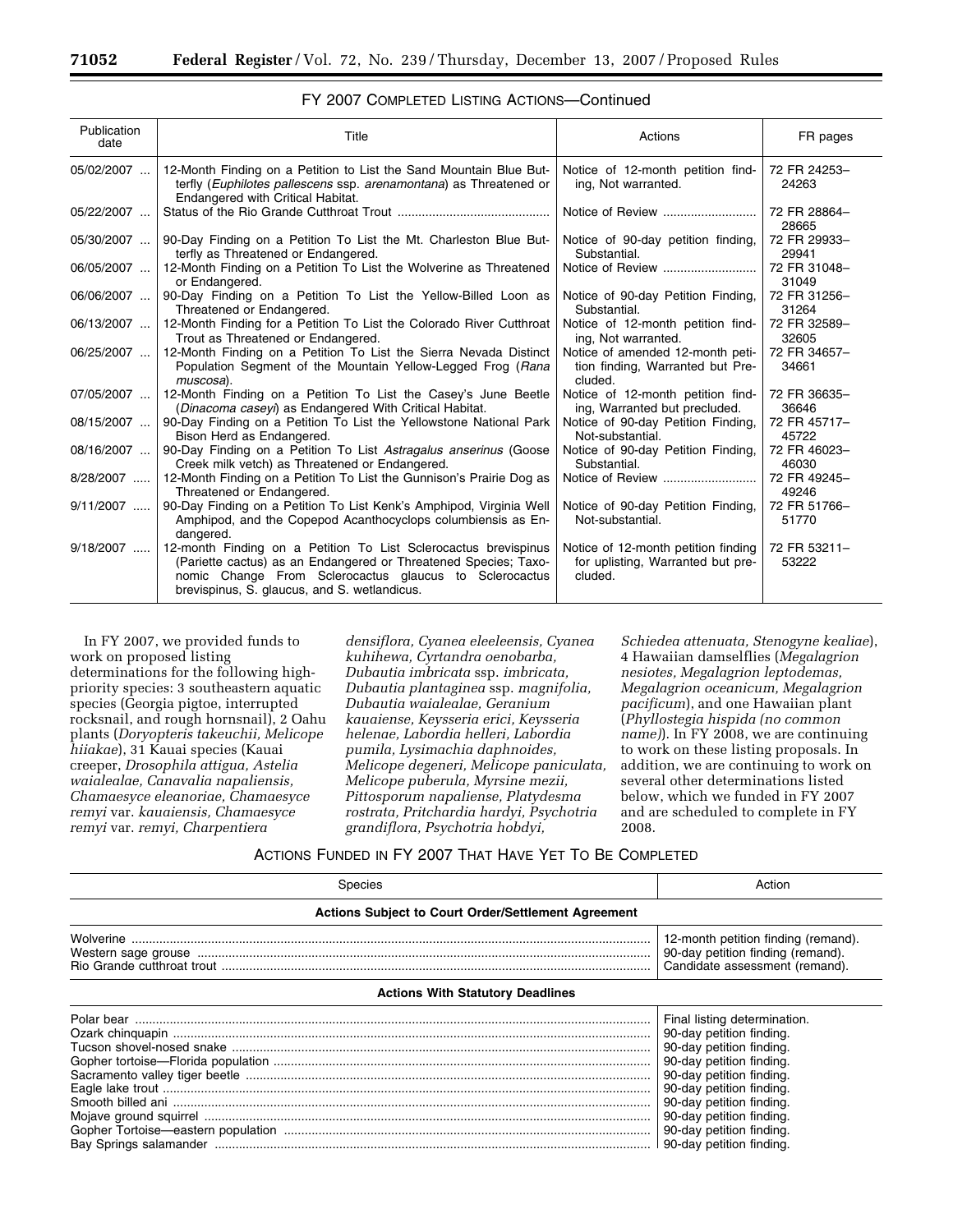# ACTIONS FUNDED IN FY 2007 THAT HAVE YET TO BE COMPLETED—Continued

| Snecies | Action                   |
|---------|--------------------------|
|         | 90-day petition finding. |
|         | 90-day petition finding. |
|         | 90-day petition finding. |
|         | 90-day petition finding. |
|         | 90-day petition finding. |
|         | 90-day petition finding. |
|         | 90-day petition finding. |
|         | 90-day petition finding. |

Our expeditious progress so far in FY 2008 in the Listing Program, includes preparing and publishing the following:

FY 2008 COMPLETED LISTING ACTIONS

| <b>Publication date</b> | Title                                                                                                                                               | Actions                                                  | FR pages           |
|-------------------------|-----------------------------------------------------------------------------------------------------------------------------------------------------|----------------------------------------------------------|--------------------|
| 10/09/2007              | 90-Day Finding on a Petition to List the Black-Footed Albatross<br>(Phoebastria nigripes) as Threatened or Endangered.                              | Notice of 90-day Petition Find-<br>ing, Substantial.     | 72 FR 57278-57283. |
| 10/09/2007              | 90-Day Finding on a Petition To List the Giant Palouse Earth-<br>worm as Threatened or Endangered.                                                  | Notice of 90-day Petition Find-<br>ing, Not substantial. | 72 FR 57273-57276. |
| 10/23/2007              | 90-Day Finding on a Petition To List the Mountain Whitefish<br>(Prosopium williamsoni) in the Big Lost River, ID, as Threat-<br>ened or Endangered. | Notice of 90-day Petition Find-<br>ing, Not substantial. | 72 FR 59983-59989. |
| 10/23/2007              | 90-Day Finding on a Petition To List the Summer-Run Kokanee<br>Population in Issaguah Creek, WA, as Threatened or Endan-<br>gered.                  | Notice of 90-day Petition Find-<br>ing, Not substantial. | 72 FR 59979-59983. |
| 11/08/2007              | Response to Court on Significant Portion of the Range, and<br>Evaluation of Distinct Population Segments, for the Queen<br>Charlotte Goshawk.       | Response to Court                                        | 72 FR 63123-63140. |

Our expeditious progress also includes work on listing actions, which we anticipate will be funded in FY 2008, pending final appropriation. These actions are listed below. We are conducting work on those actions in the top section of the table under a deadline

set by a court. Actions in the middle section of the table are being conducted to meet statutory timelines, that is, timelines required under the Act. Actions in the bottom section of the table are high priority listing actions, which include at least one or more

species with an LPN of 2, available staff resources, and when appropriate, species with a lower priority if they overlap geographically or have the same threats as the species with the high priority.

# ACTIONS ANTICIPATED TO BE FUNDED IN FY 2008 THAT HAVE YET TO BE COMPLETED

| Species                                                    | Action                                                                                                                                                                                                                                                                                                                                 |  |  |
|------------------------------------------------------------|----------------------------------------------------------------------------------------------------------------------------------------------------------------------------------------------------------------------------------------------------------------------------------------------------------------------------------------|--|--|
| <b>Actions Subject to Court Order/Settlement Agreement</b> |                                                                                                                                                                                                                                                                                                                                        |  |  |
|                                                            | 12-month petition finding (remand).<br>90-day petition finding (remand).<br>12-month petition finding.                                                                                                                                                                                                                                 |  |  |
| <b>Actions with Statutory Deadlines</b>                    |                                                                                                                                                                                                                                                                                                                                        |  |  |
|                                                            | Final listing determination.<br>Final listing.<br>Final listing.<br>12-month petition finding.<br>12-month petition finding.<br>12-month petition finding.<br>12-month petition finding.<br>12-month petition finding.<br>90-day petition finding.<br>90-day petition finding.<br>90-day petition finding.<br>90-day petition finding. |  |  |
|                                                            | 90-day petition finding.<br>90-day petition finding.<br>90-day petition finding.                                                                                                                                                                                                                                                       |  |  |
|                                                            |                                                                                                                                                                                                                                                                                                                                        |  |  |